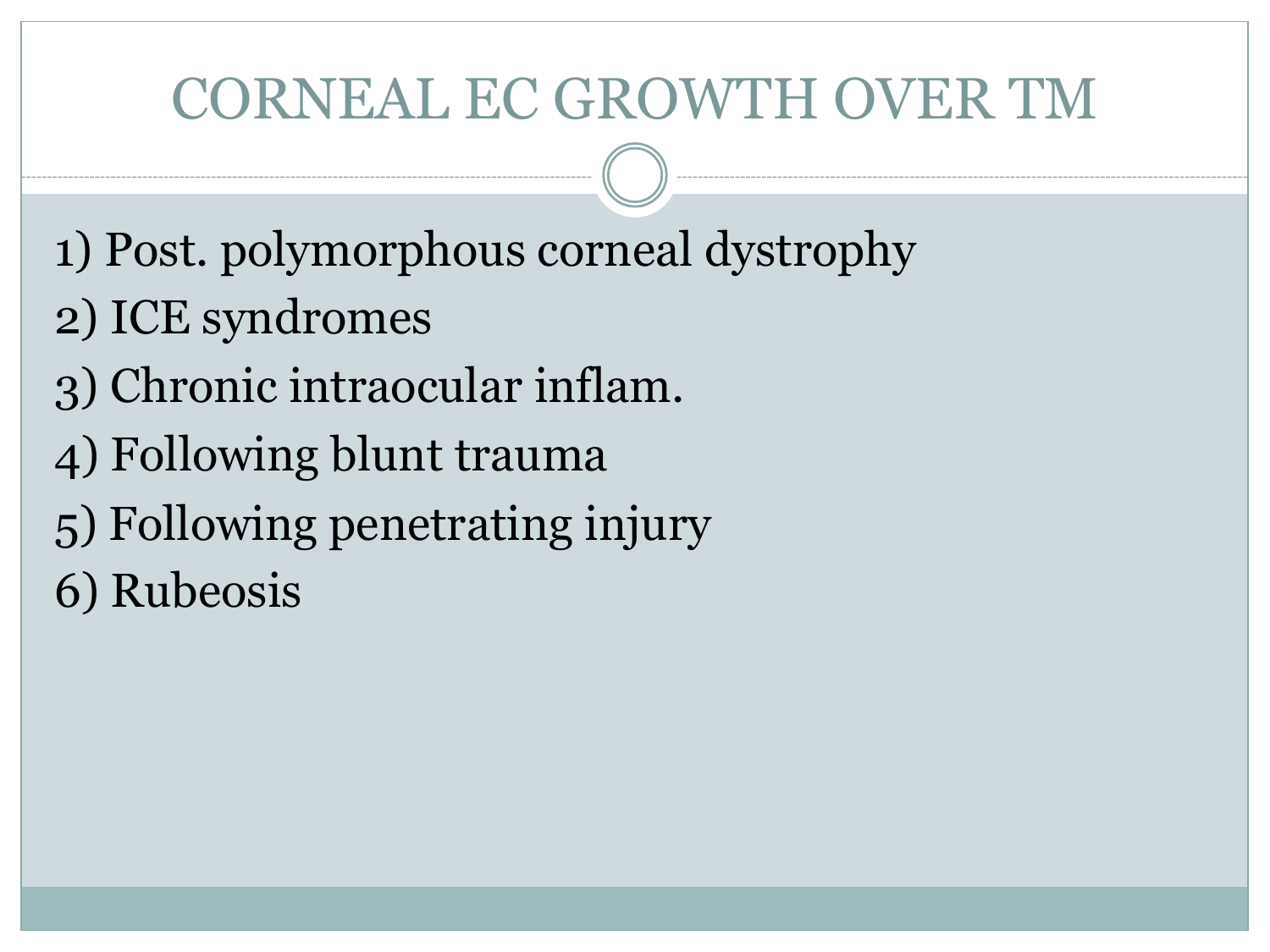## RISKS FOR IOP RISE WITH STEROIDS

- 1) COAG
- 2) Family history of COAG
- 3) DM
- 4) Myopia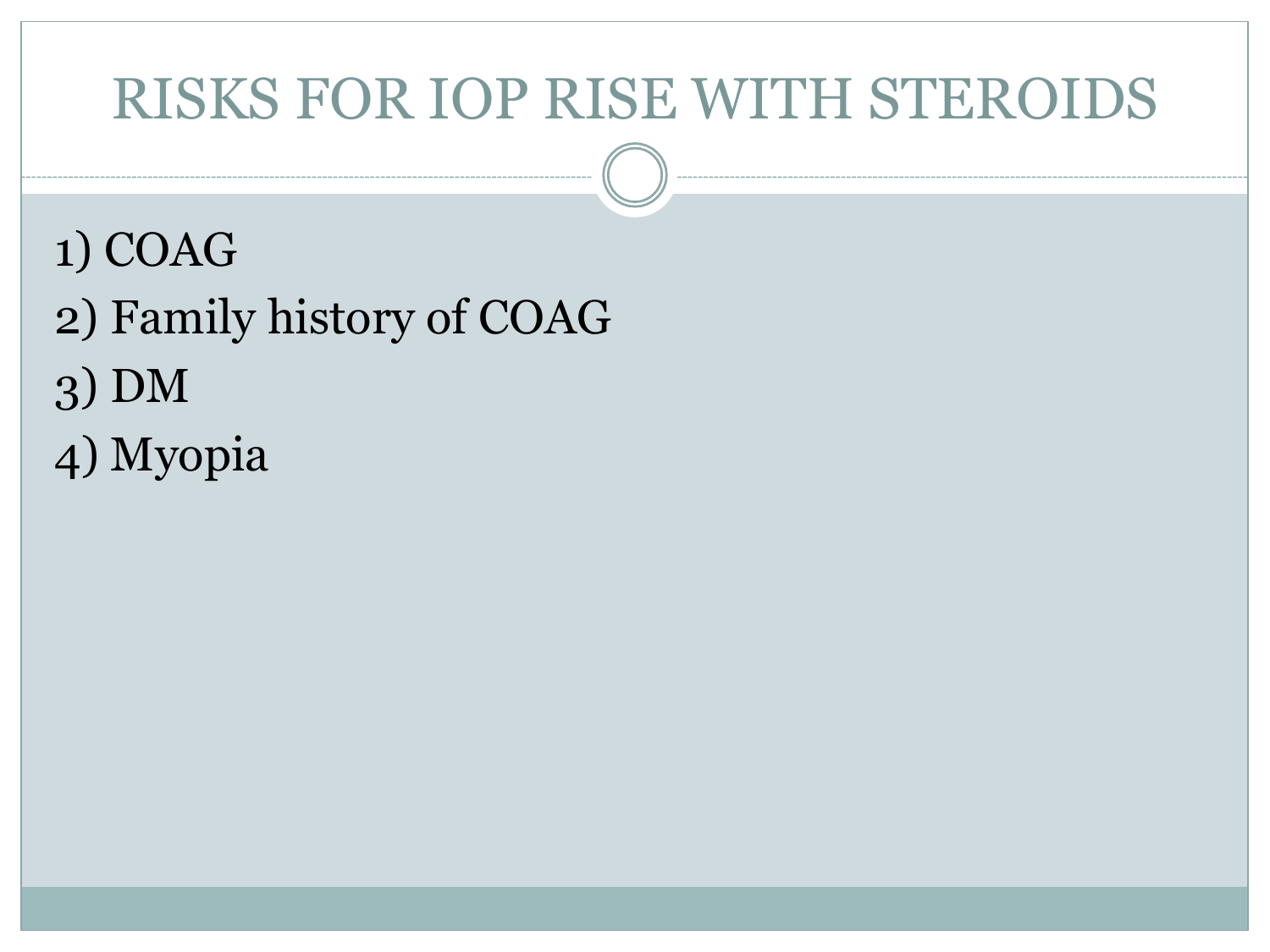### VF DEFECTS

- 1) Paracentral and nasal step 50%
- 2) Paracentral 25%
- 3) Nasal step 25%
- 4) Temporal wedge 2% (myopes)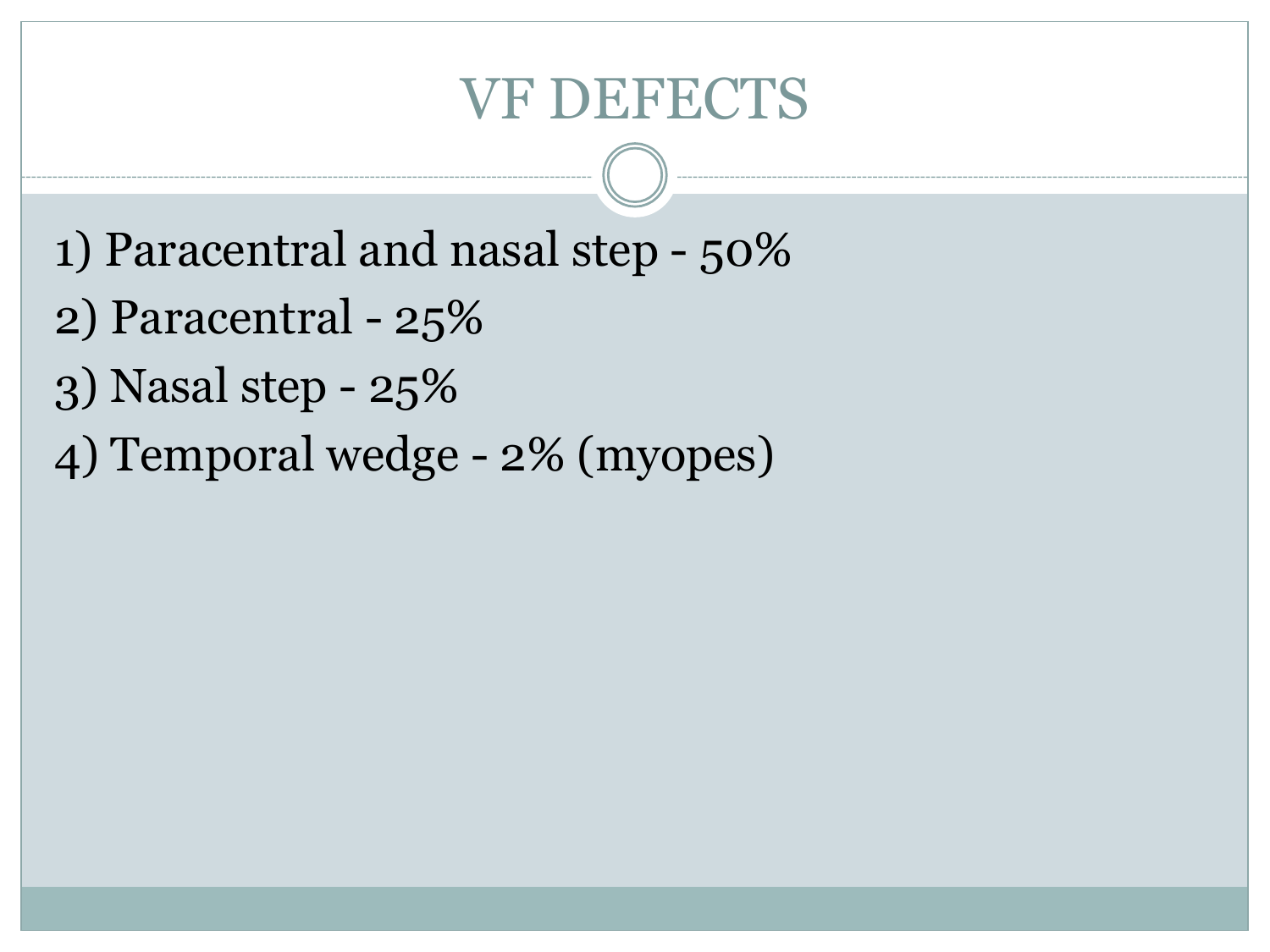# INCREASED GOLDMANN IOP

- 1) Eyelid squeezing
- 2) Breath holding
- 3) Valsalva
- 4) Pressure on globe
- 5) Tight collar
- 6) Excessive fluoress
- 7) Tono not calibrated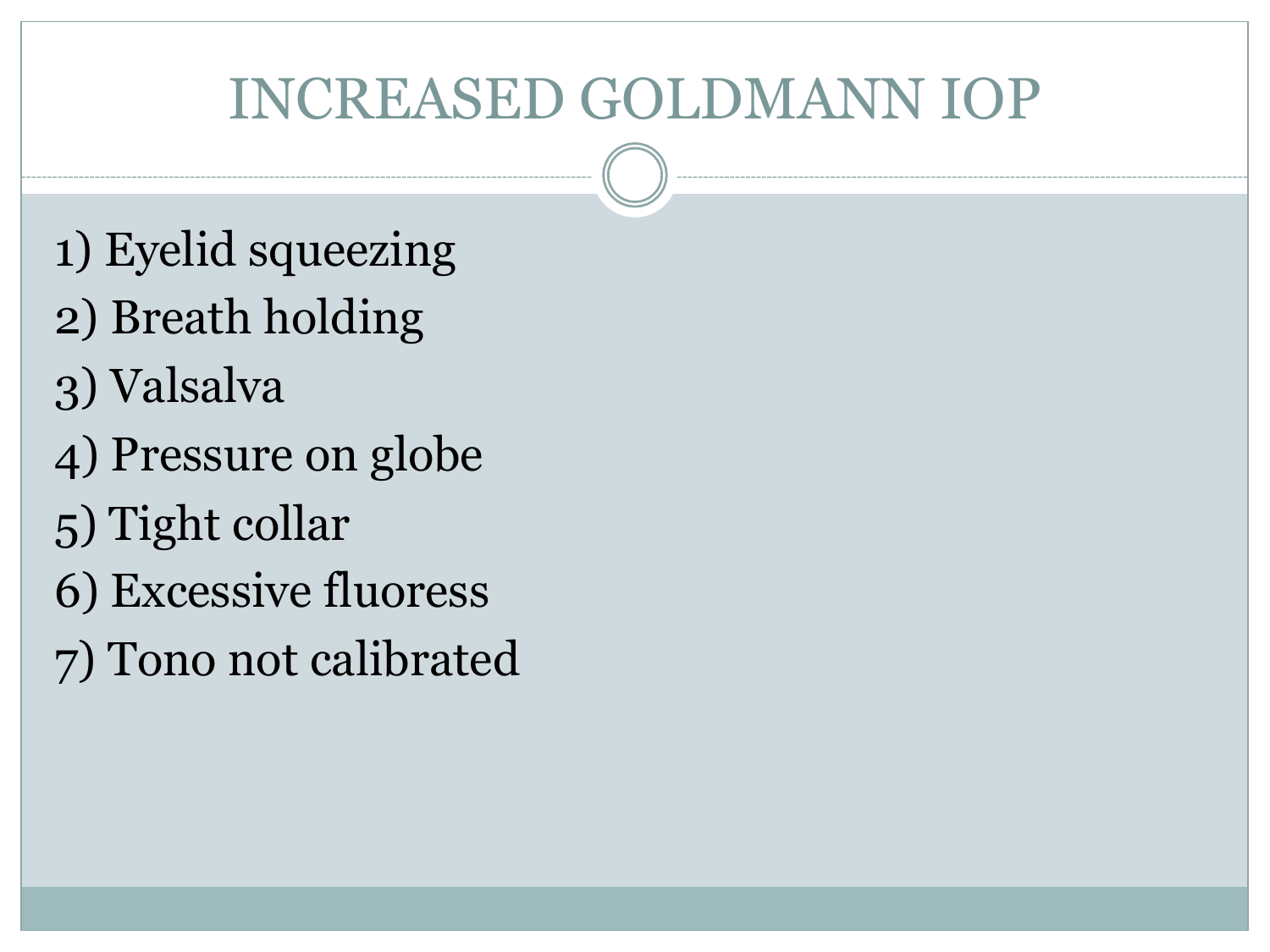# LOW SCLERAL RIGIDITY

- (Decreased Shiotz IOP)
- 1) High myopia
- 2) Cholinesterase inhibitors (PI)
- 3) Thyroid disease
- 4) Post cataract surgery
- 5) Scleral buckling
- 6) Compressive gases
- 7) RD surgery
- 8) Corneal edema?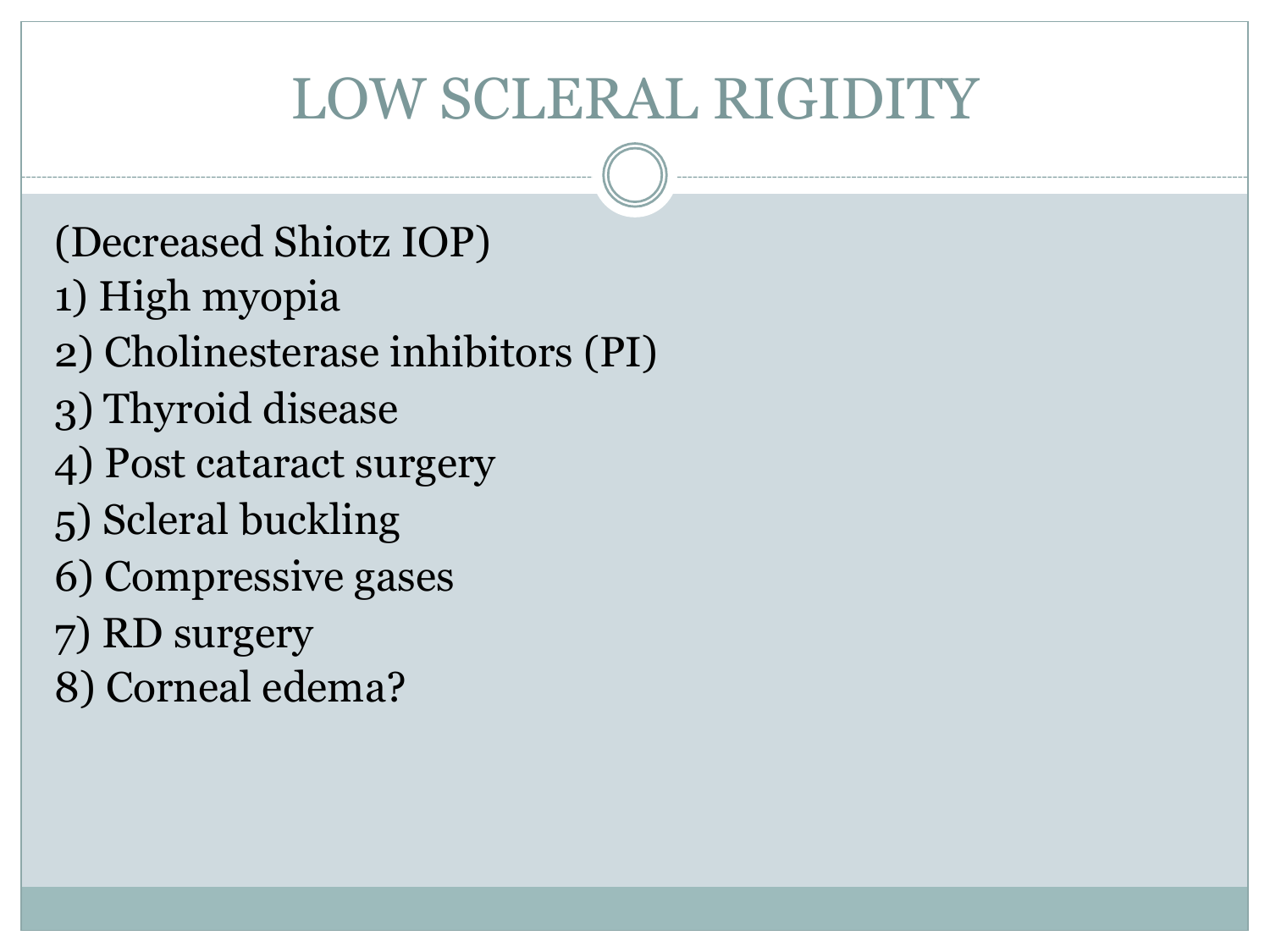# HIGH SCLERAL RIGIDITY

- (Increased Shiotz IOP)
- 1) Epinephrine or vasoconstrictors
- 2) Chronic glaucoma
- 3) Extreme myopia
- 4) Hypermetropia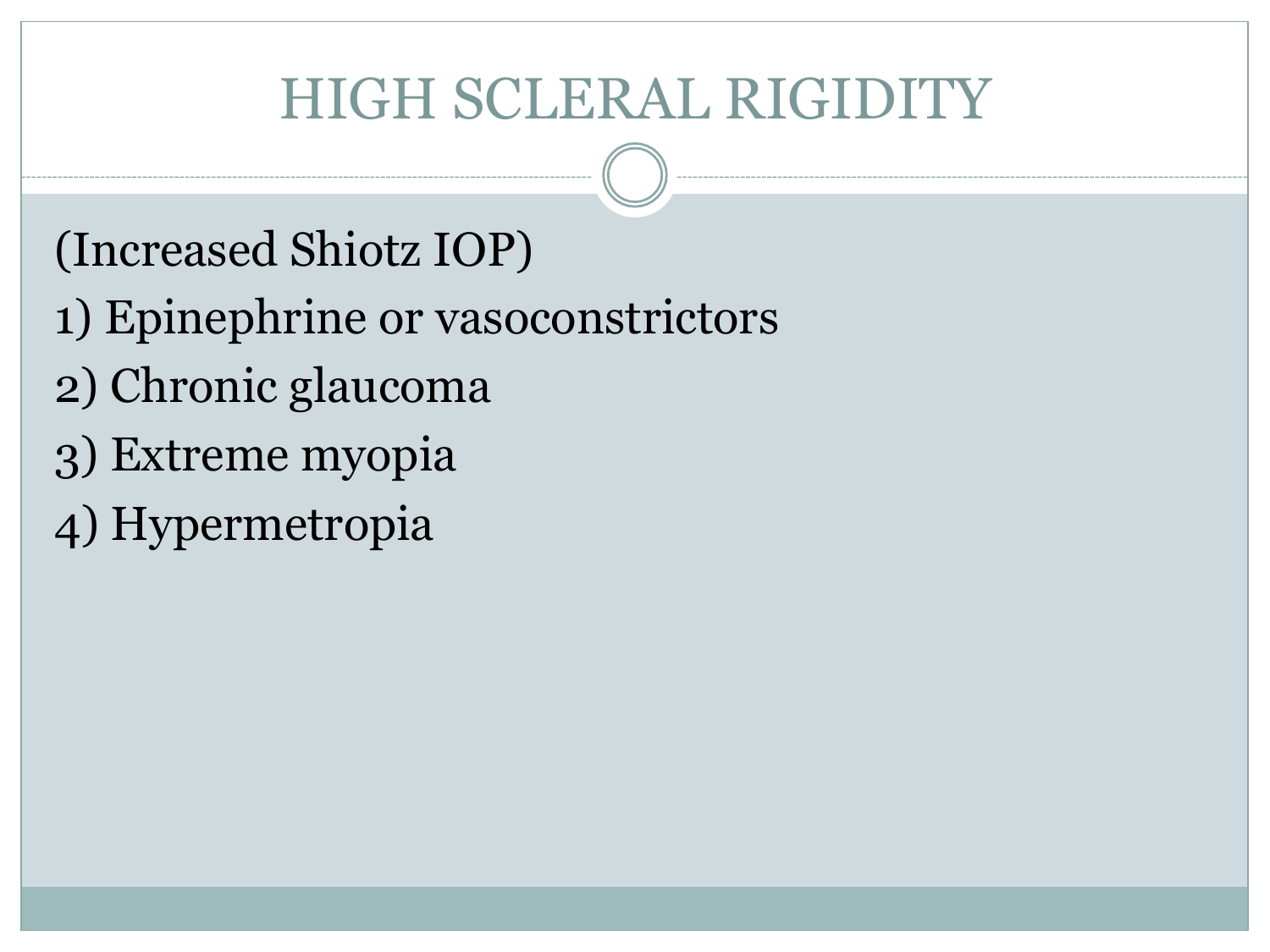# IRIS DISTORTION

- 1) Axenfeld-Rieger's
- 2) ICE syndrome
- 3) PPD?
- 4) Rubeosis
- 5) Iris melanoma
- 6) Post trauma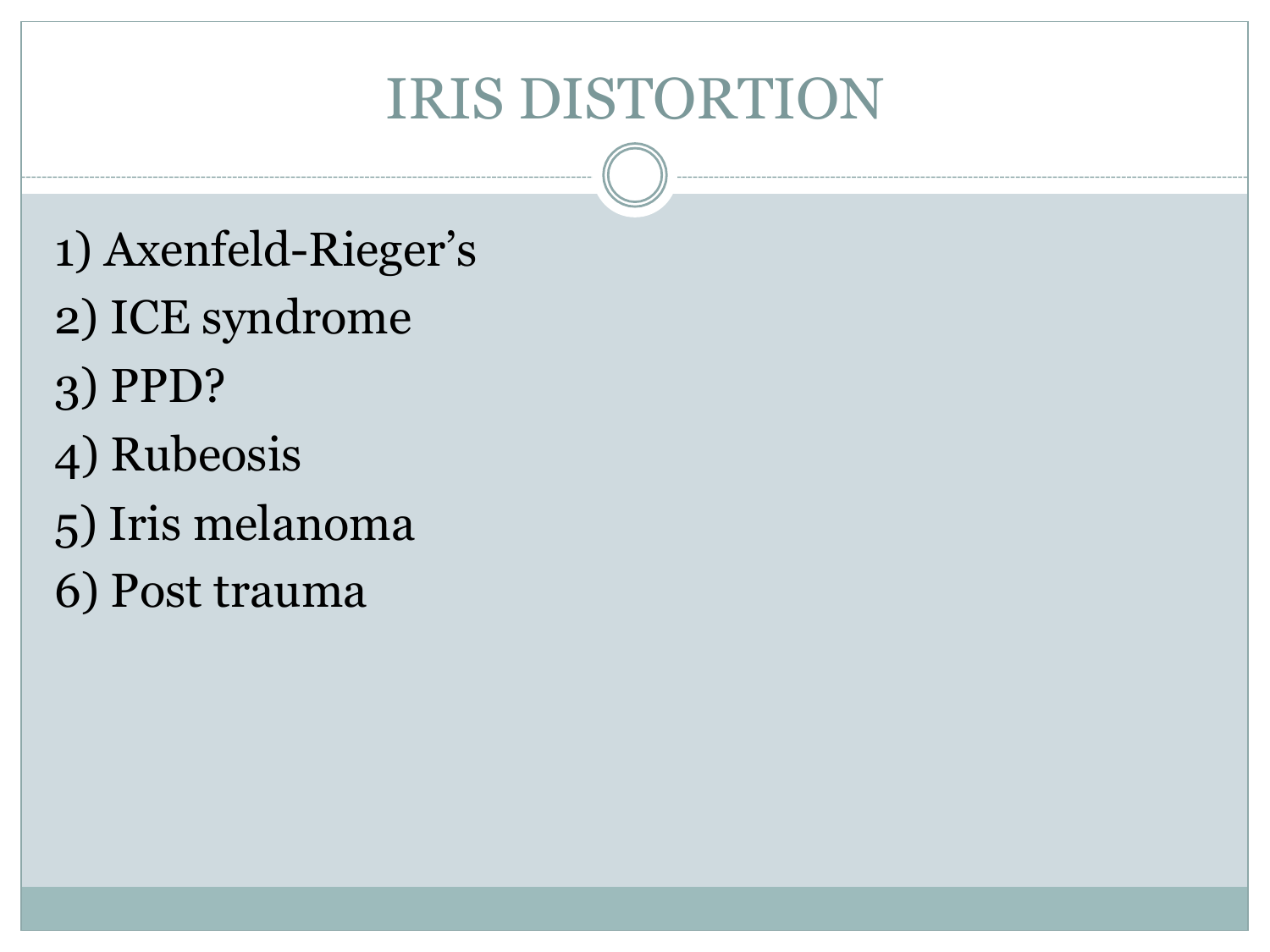# TARGET IOP

An IOP that will presumably prevent future optic nerve damage

Factors:

- 1) Severity of existing optic nerve damage
- 2) Level of IOP at which nerve damage occurred
- 3) Current height of the IOP
- 4) Rapidity with which the damage occurred
- 5) Age (younger lower IOP)
- 6) Race blacks lower IOP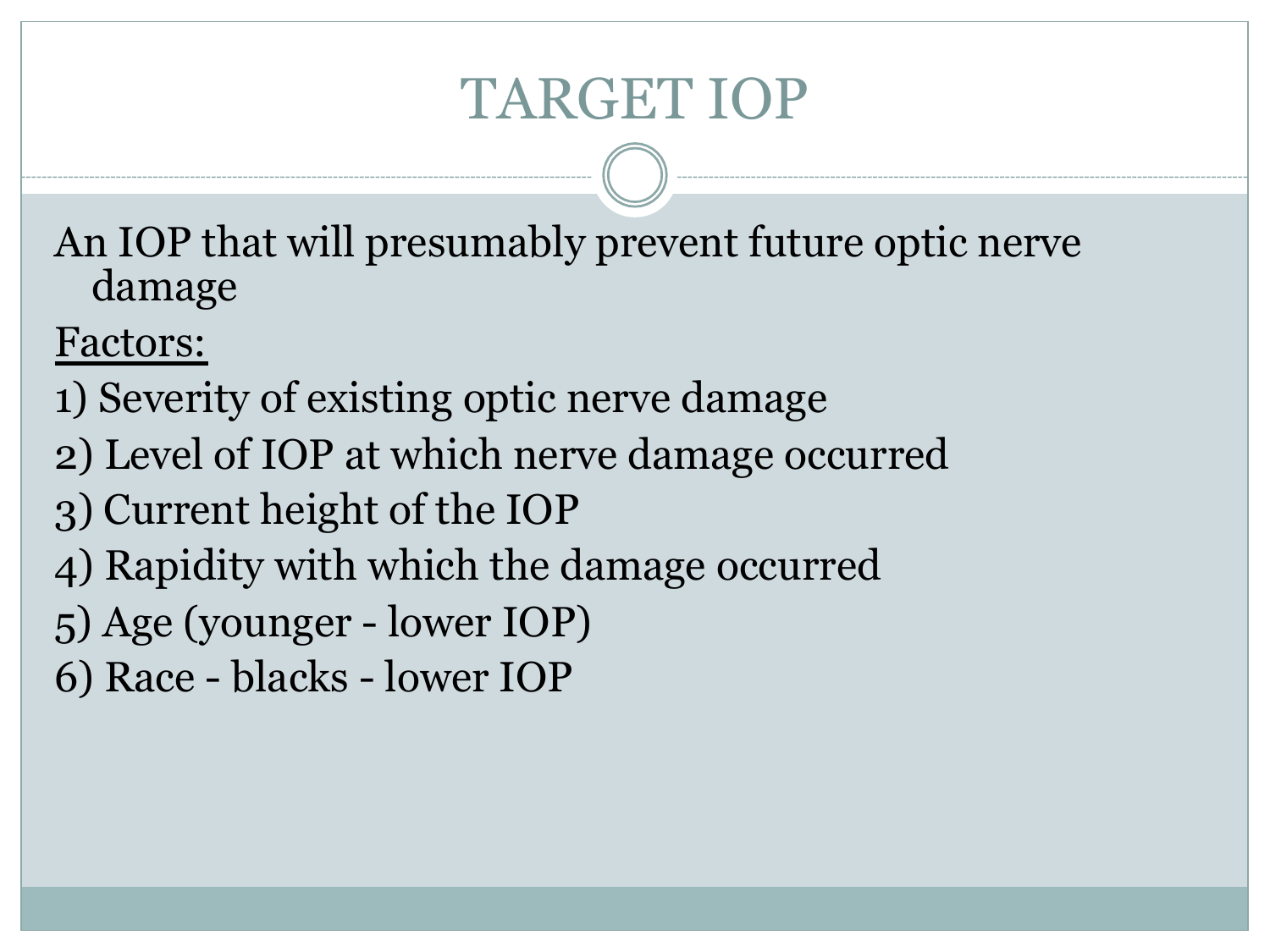### TARGET IOP

1) Mild damage: 15-20% reduction

2) Moderate damage (field defects in both hemifields): 20-30% reduction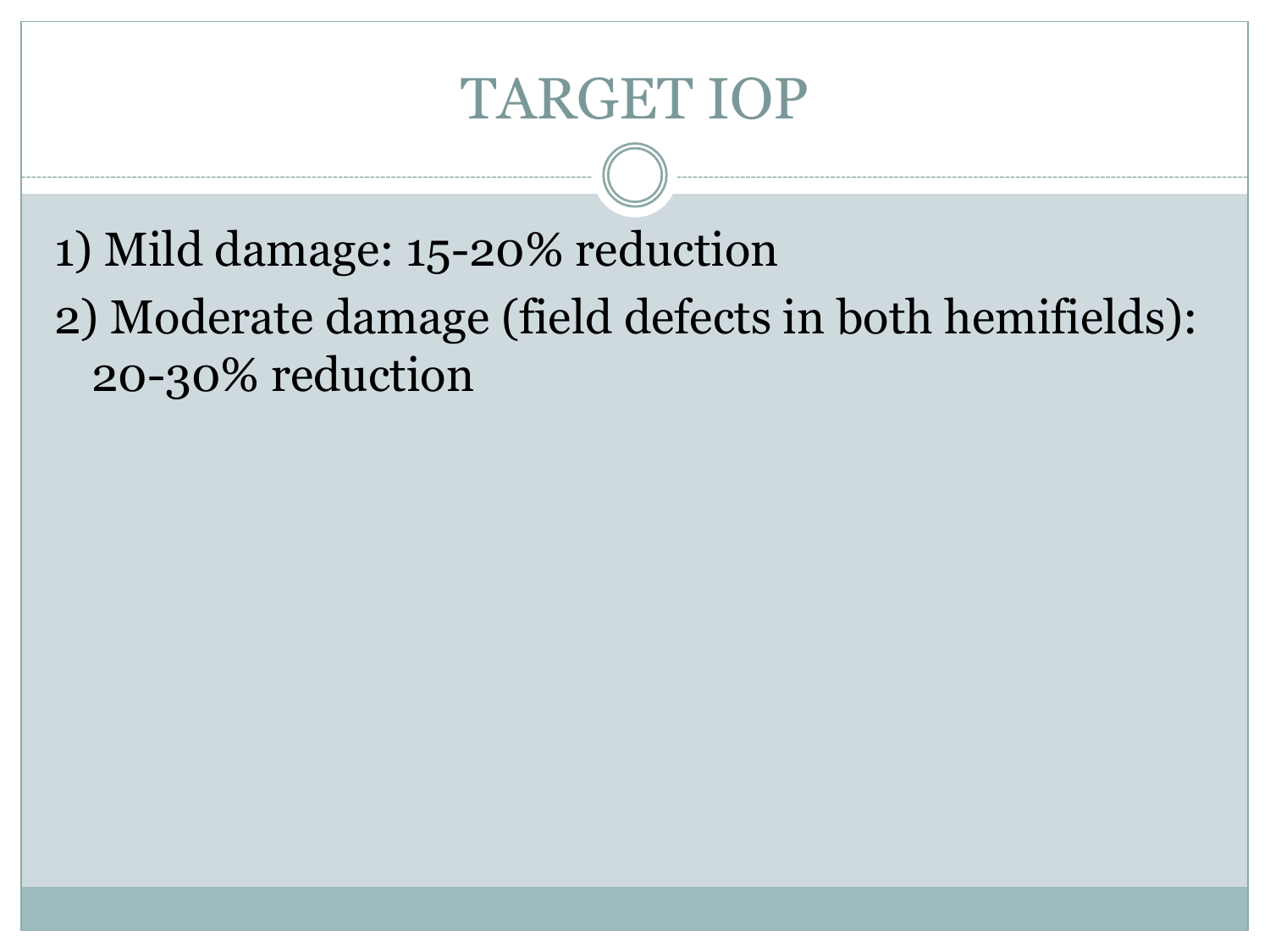# PIGMENTED TM

- 1) Pseudoex.
- 2) Pigm. dispersion syndrome
- 3) Post hyphema
- 4) Melanomalytic
- 5) Aging
- 6) DM
- 7) Race
- 8) Chronic uveitis

9) Iris color 10) Post PI 11) Post trauma 12) COAG ?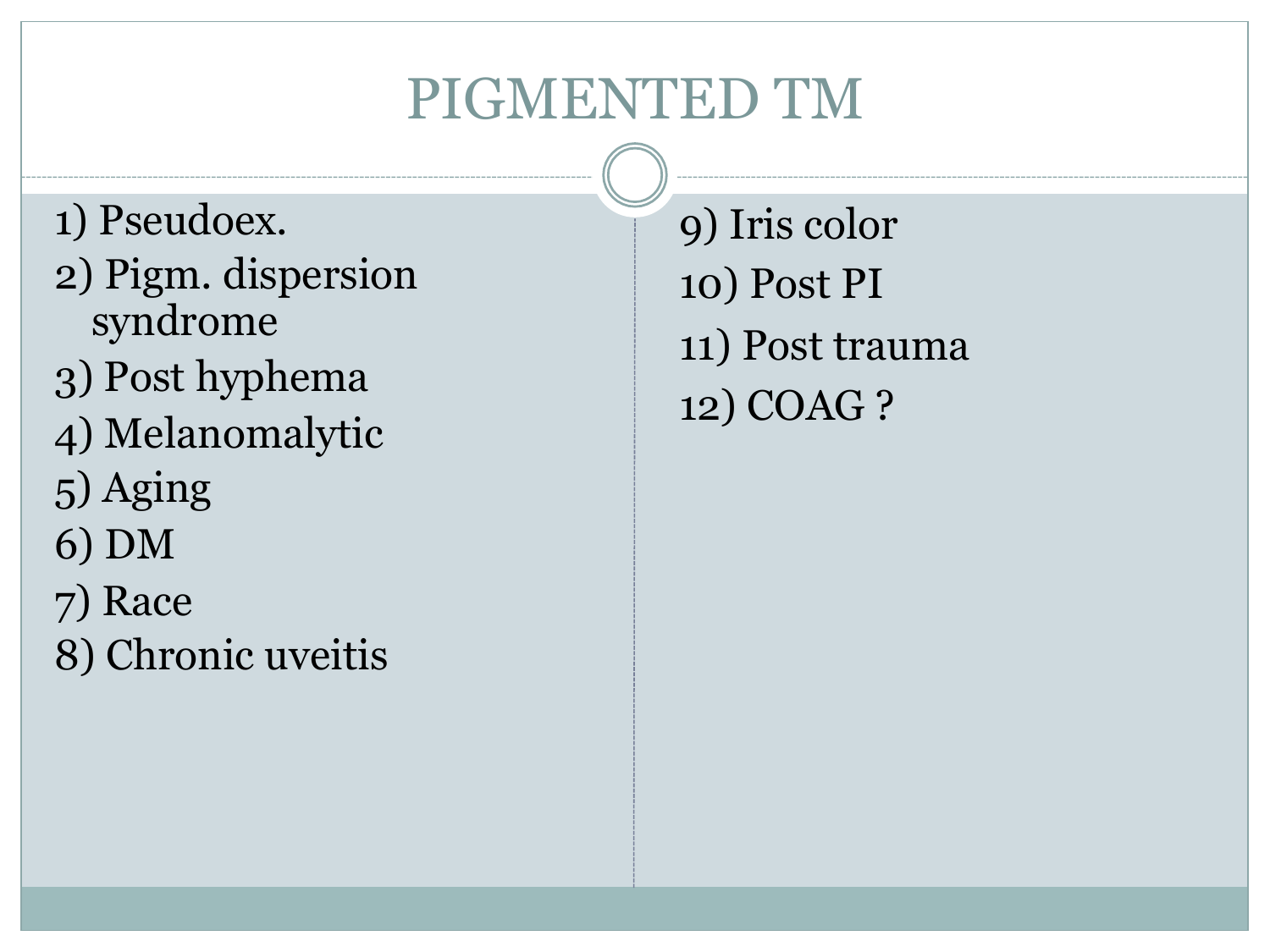# CUPPING

1) Chronic glaucoma

All the following have pallor:

- 2) AION (arteritic more common cause 60-80%)
- 3) syphilis
- 4) compressive lesion
- 5) hypotensive episode
- 6) Leber's hereditary optic neuropathy
- 7) trauma
- 8) myopic changes
- 9) coloboma
- 10) retinal or nerve causes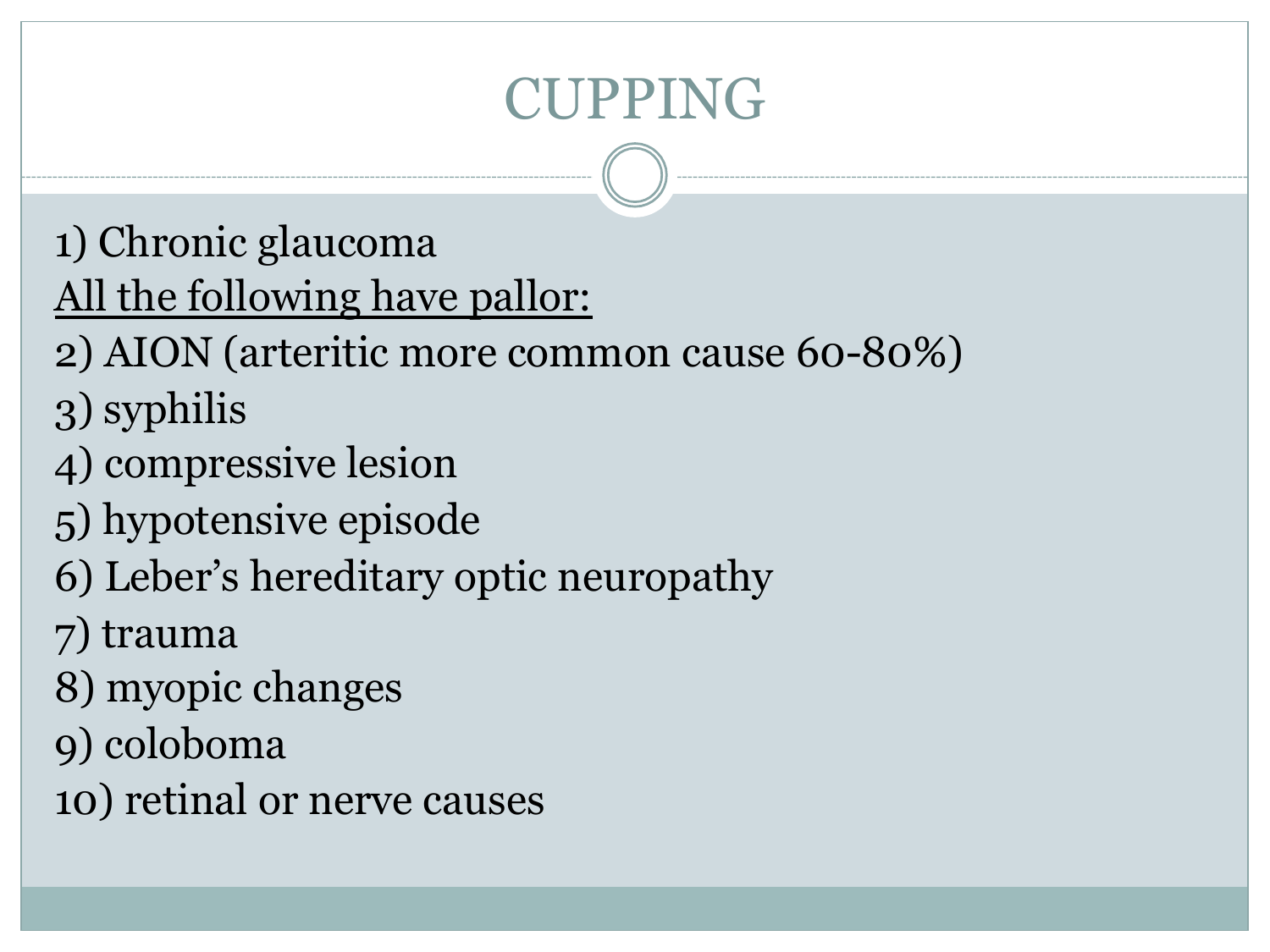# COAG RISK FACTORS

- 1) Increased IOP
- 2) Age
- 3) Family hx.
- 4) D.M.
- 5) Steroids
- 6) Myopia
- 7) Blacks>whites
- 8) CV disease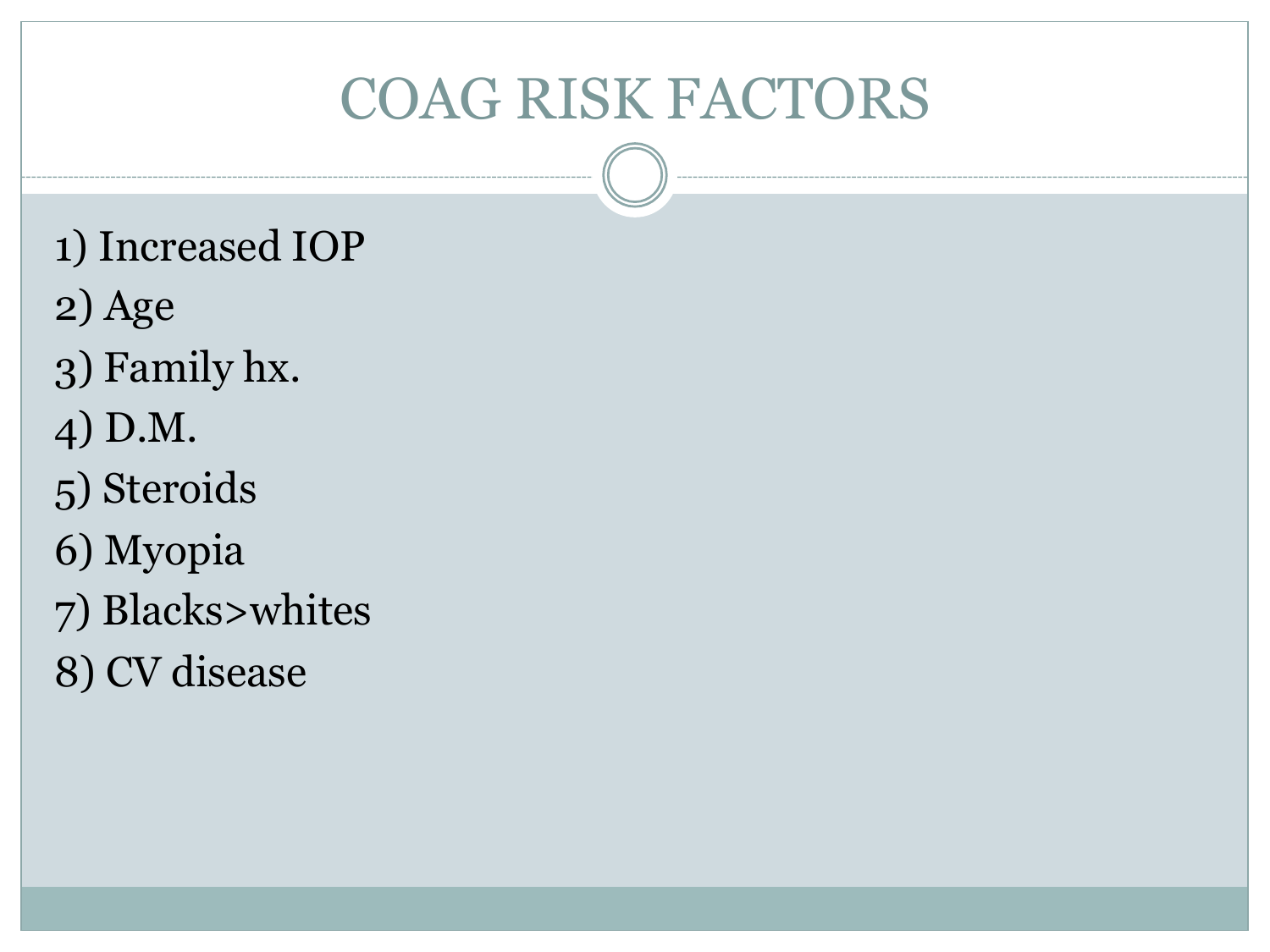# NTG

#### *Intermittent elevated IOP*

- 1) Posner Schlossman
- 2) Previous uveitic glaucoma
- 3) Diurnal fluctuation COAG
- 4) Hyposecretion COAG (burnt out)
- 5) Intermittent ACG
- 6) Previous steroid use

#### *Other*

1) Previous hypotensive (BP) episodes 2) ON compression 3) Methanol toxicity 4) Syphilis 5) Anemia 6) Old AION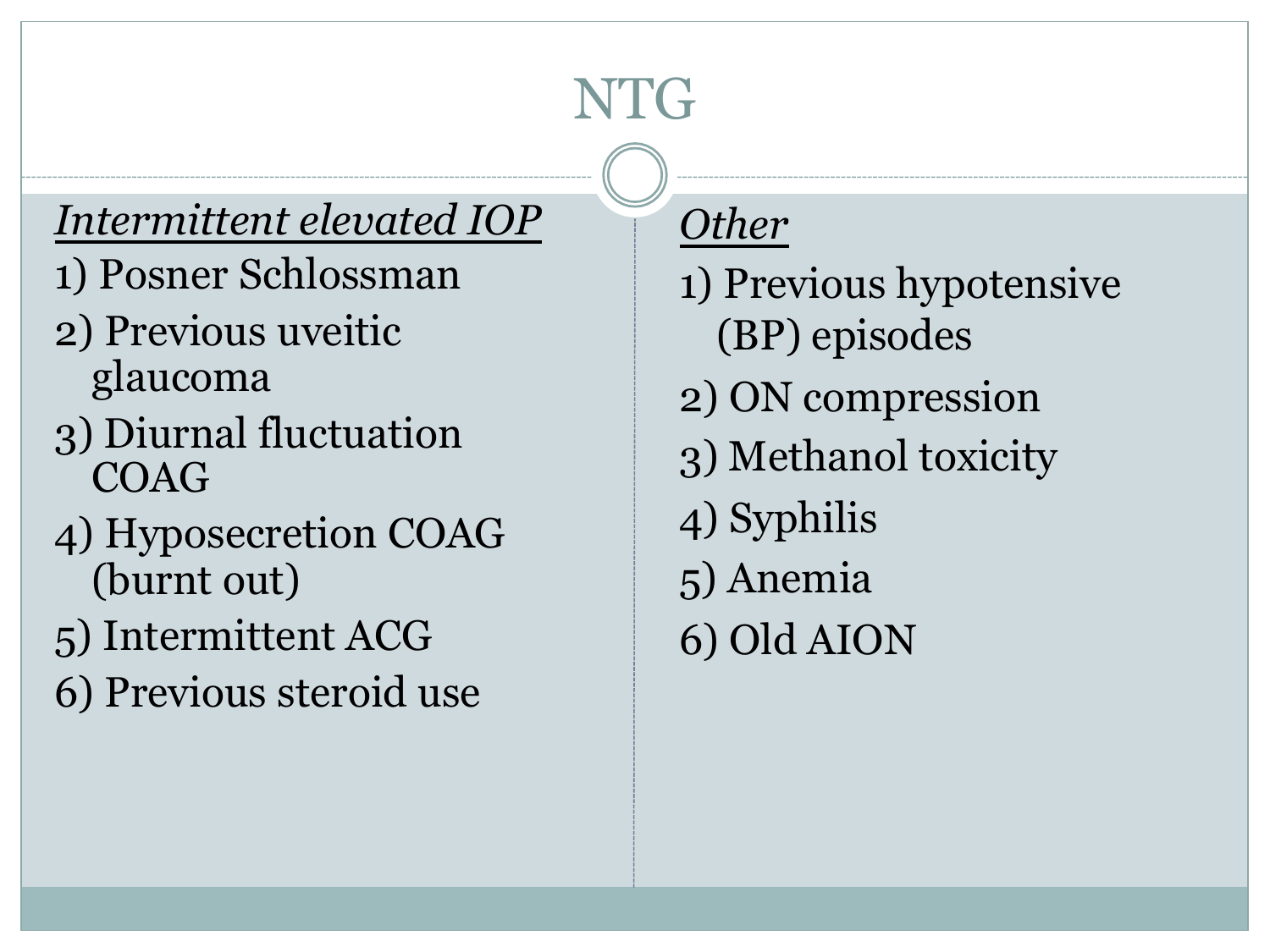# TUMORS AND GLAUCOMA

- 1) Direct invasion angle
- 2) Neovascularization of angle
- 3) Hemorrhage (hyphema, ghost cells)
- 4) Necrosis with t.m. blockage by tumor cells
- 5) Displacement of lens-iris diaphragm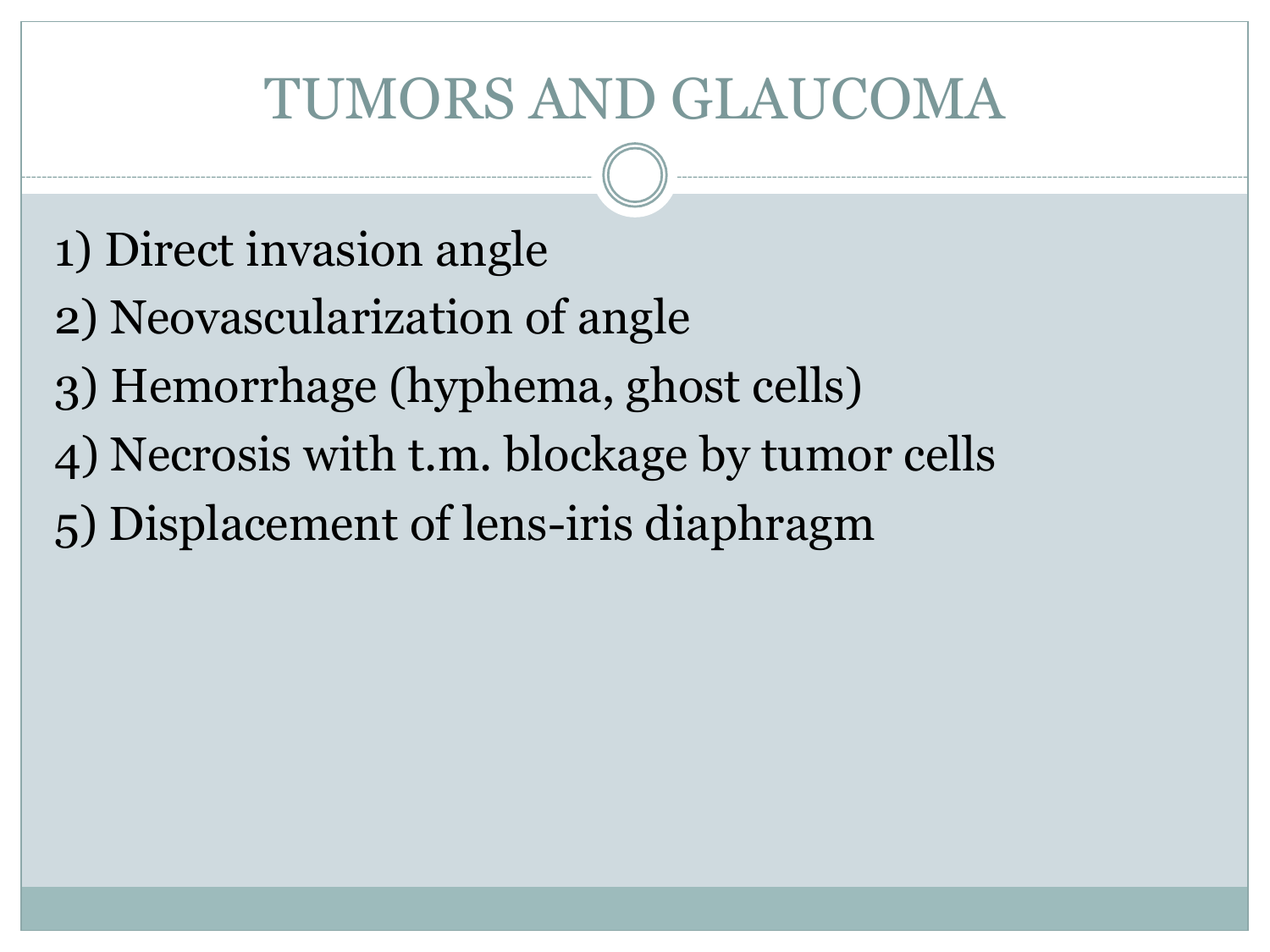# BLOOD IN SCHLEMM'S CANAL

#### *Raised EVP*

- 1) Retrobulbar tumors
- 2) TRO
- 3) SVC syndrome
- 4) Orbital varices
- 5) C-C fistula
- 6) Dural sinus fistula
- 7) Sturge Weber syndrome
- 8) Familial

#### P*ressure differences*

1) Excessive pressure with Goldmann lens 2) Ocular hypotony 3) Diffuse episleritis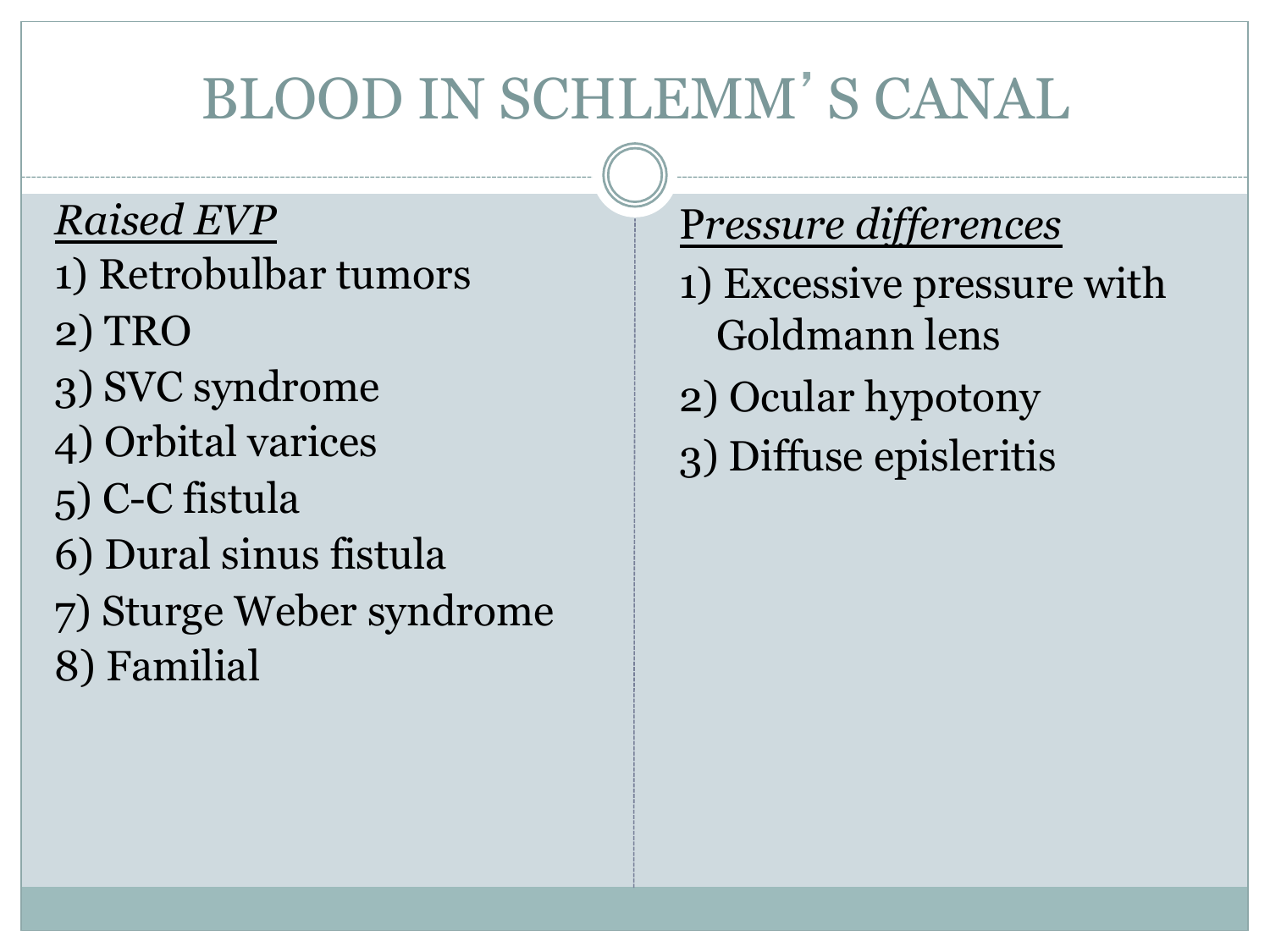# DISC SIGNS OF GLAUCOMA

#### A) *Generalized*

- 1) Large cup
- 2) Asymmetric cups
- 3) Progressive enlargement of cup

#### B) *Focal*

- 1) Rim notching
- 2) Vertical elongation of cup
- 3) Splinter heme
- 4) Regional pallor
- 5) NFL loss

### C) *Other*

- 1) Exposed lamina cribosa
- 2) Nasal displacement of vessels
- 3) Baring of circumlinear vessels
- 4) Peripapillary crescent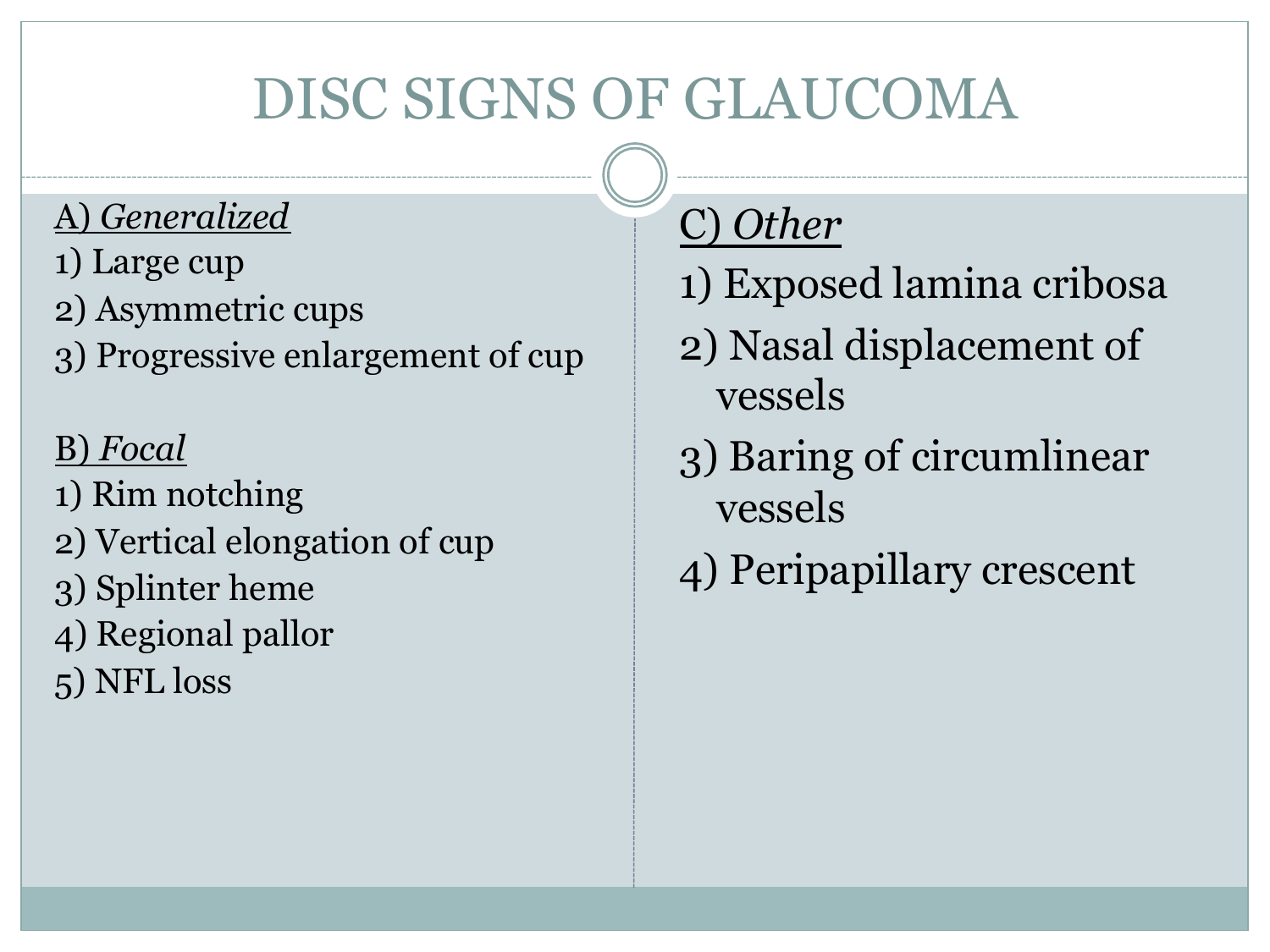## PLATEAU IRIS

Situation: increased IOP despite PI

- 1) Post. synechiae
- 2) Imperforated PI
- 3) Multiple iris cysts
- 4) Aqueous misdirection
- 5) COAG with narrow angles
- 6) Combined mechanism glaucoma
- 7) Steroid or cycloplegic effect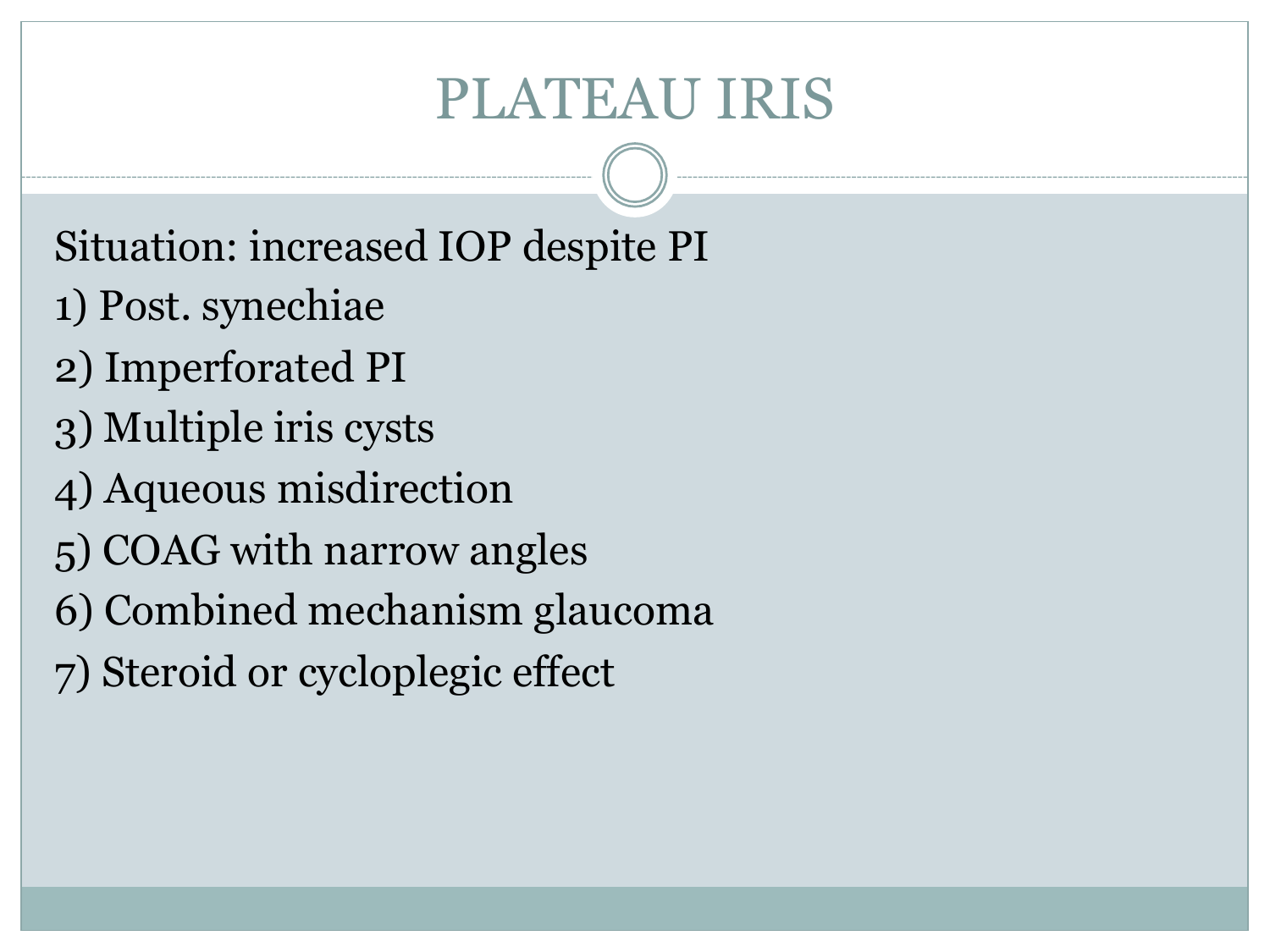# UVEITIS WITH GLAUCOMA

#### A) *Autoimmune*

- 1) Posner Schlossman
- 2) Fuch's heterochromia
- 3) Trabecular precipitates
- 4) Sarcoidosis
- 5) JRA
- 6) Iritis (usually low IOP)

B) *Infectious* 1) HSV 2) HZV 3) Syphilis 4) Toxoplasmosis

C) *Other* 1) Neovascular glaucoma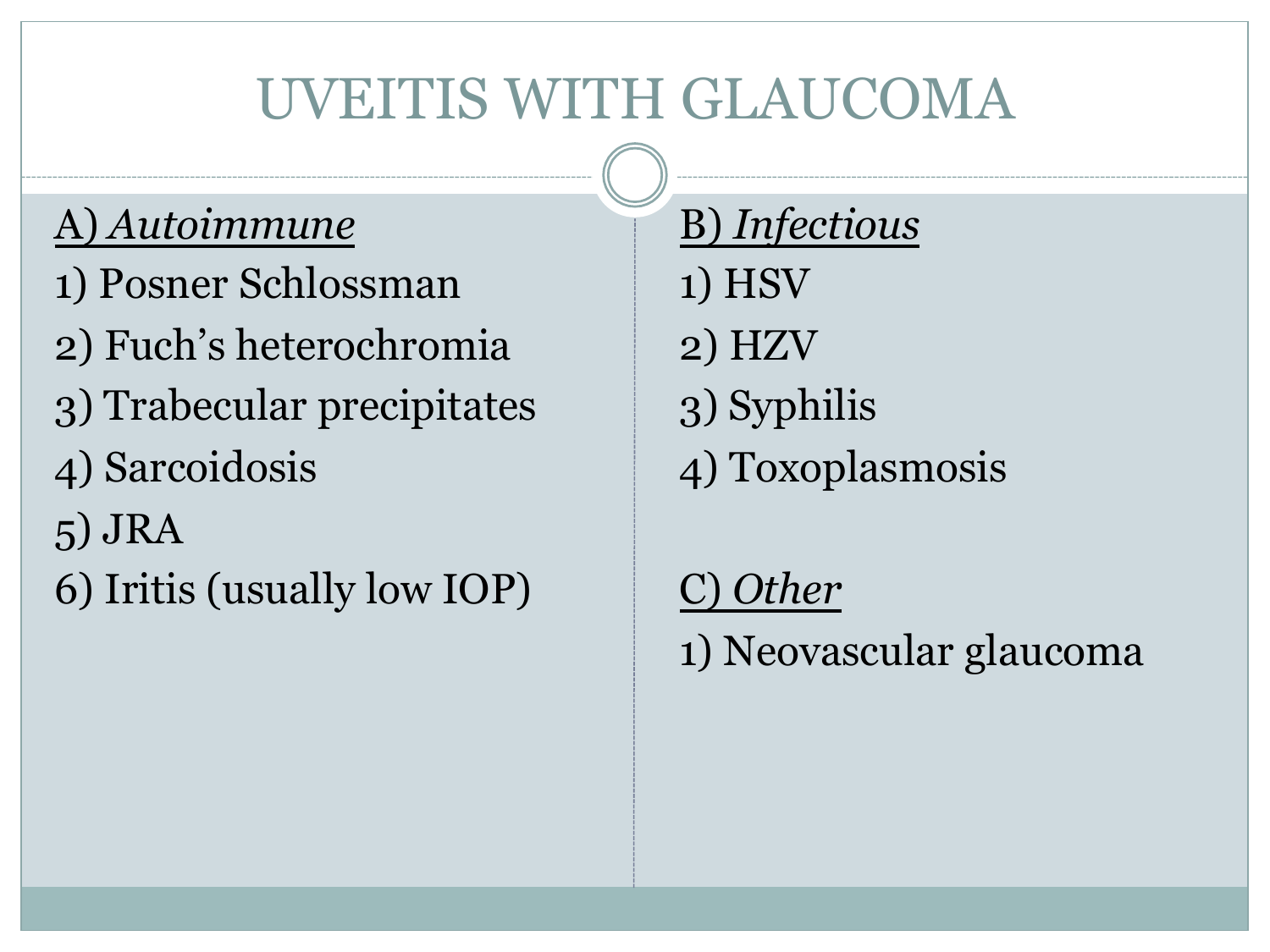# ACUTE INCREASED IOP

### 1) ACG

- 2) Posner-Schlossman
- 3) Inflammatory glaucoma (see above)
- 4) Malignant glaucoma
- 5) Postop glaucoma
- 6) Suprachoroidal hemorrhage
- 7) Retrobulbar hemorrhage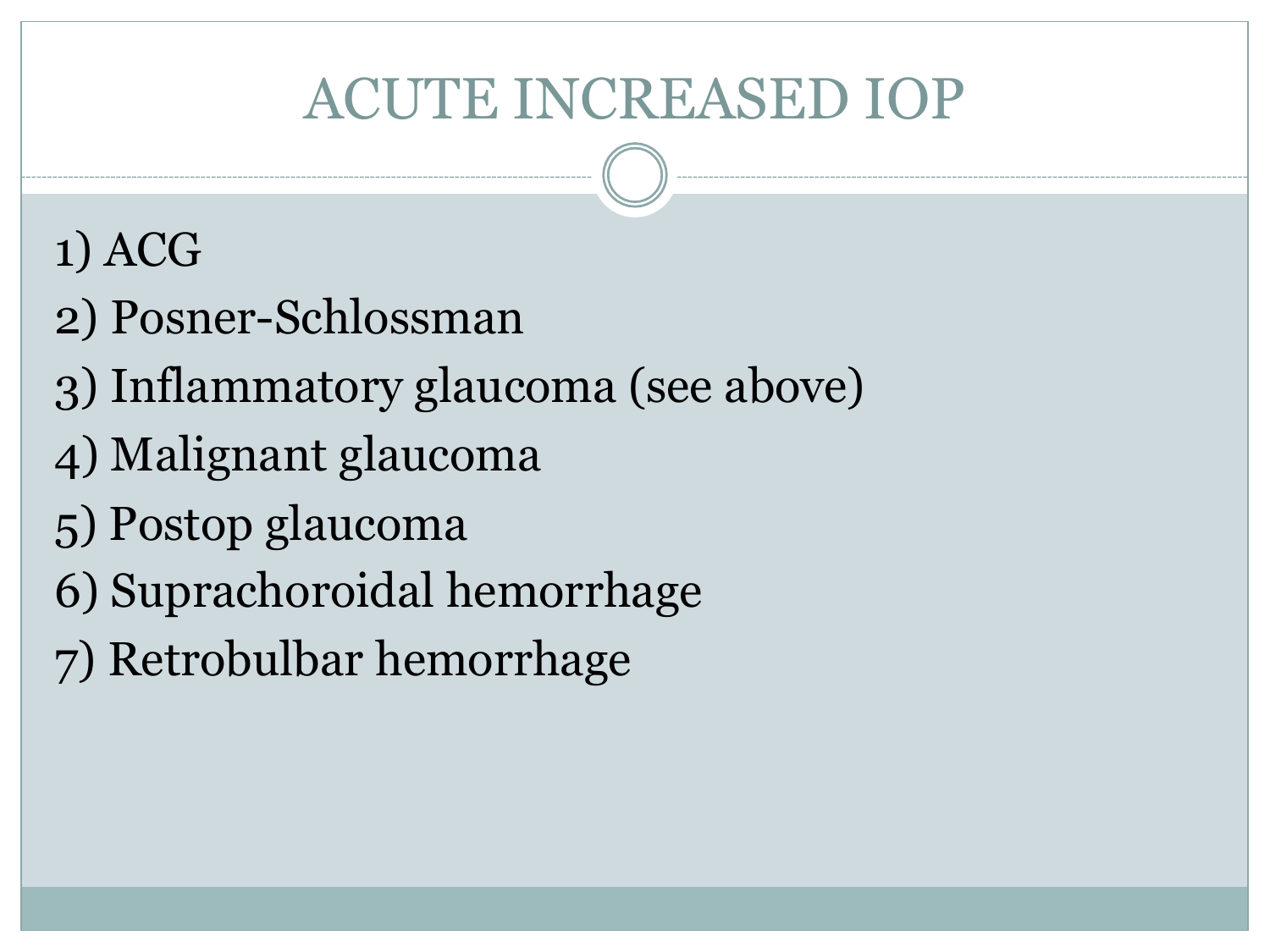# SIGNS OF AACG

- 1) Ciliary-conjunctival injection
- 2) Corneal edema
- 3) Cells in aqueous (but no keratic precipitates)
- 4) Glaucomflecken
- 5) PAS
- 6) Posterior synechias
- 7) Engorged iris vessels
- 8) Iris atrophy
- 9) Optic atrophy
- 10) Closed angle gonioscopically (narrow angle in fellow eye)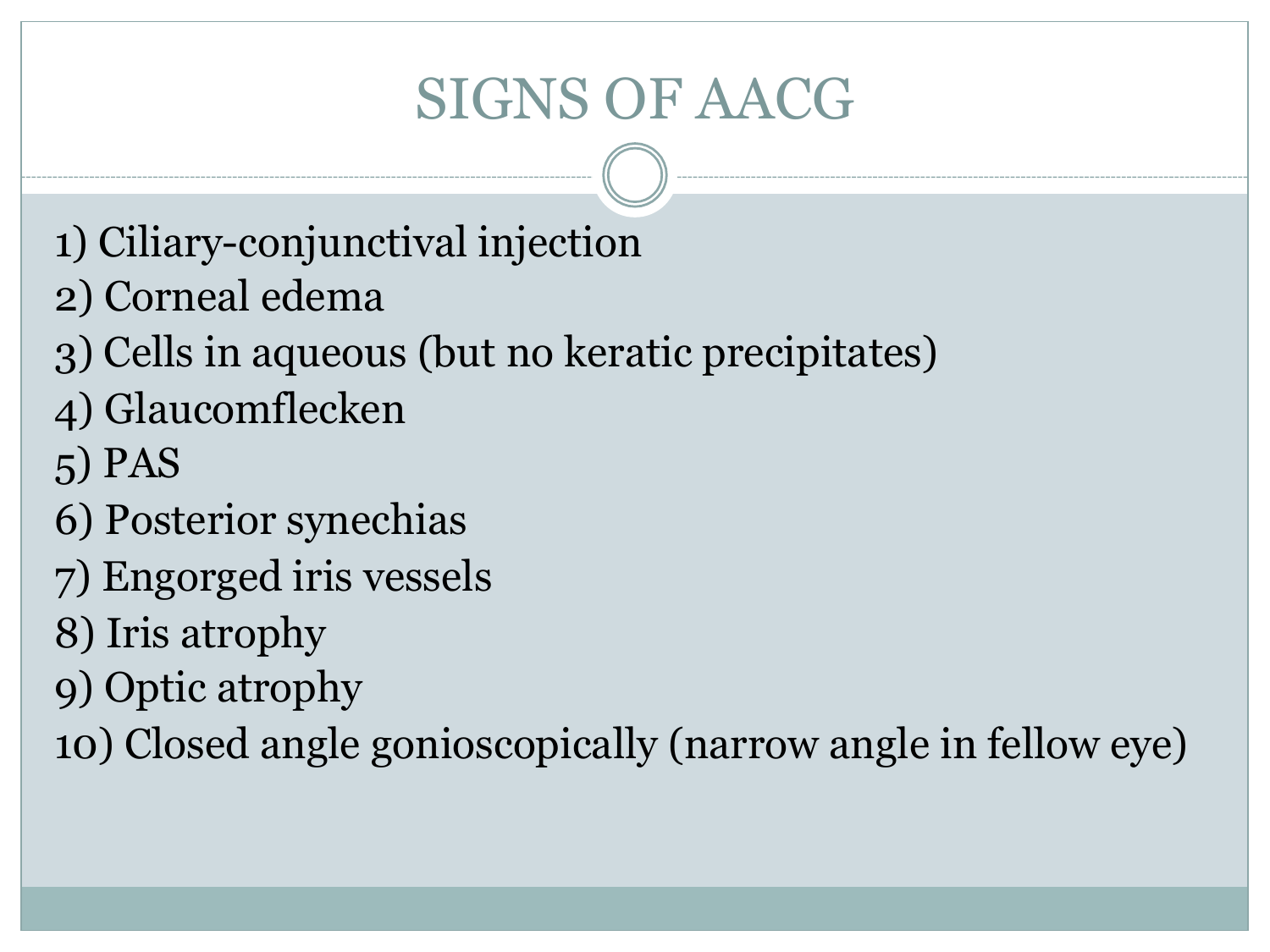# UVEAL EFFUSION SYNDROME

#### Due to increased scleral thickness or hydrostatic causes

#### A) *Thickened sclera*

- 1) Nanophthalmos
- 2) Scleritis
- 3) Hyperopia

B) *Uveal inflammation*  1) VKH 2)2) SO 3)3) Chronic uveitis 4)4) Post cryo or laser C) *Other* 1) idiopathic 2) ocular hypotension 3) post-op 4) C-C fistula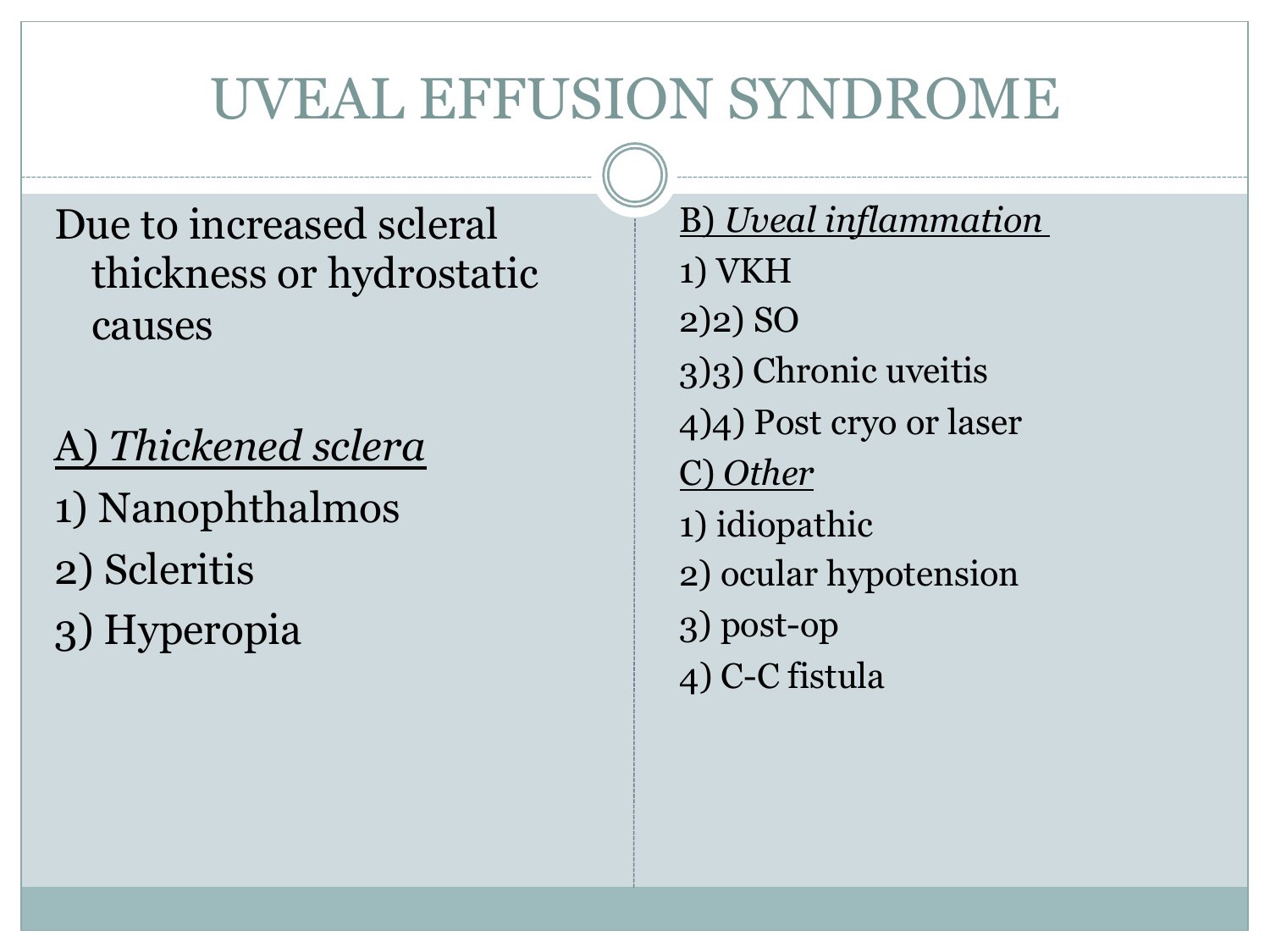# DILATORS INDICATED

- 1) Aphakic / pseudophakic pupil block
- 2) Malignant glaucoma
- 3) Uveitic glaucoma
- 4) Nanophthalmos (usually)
- 5) Phacomorphic glaucoma
- 6) Spherophakia (microspherophakia)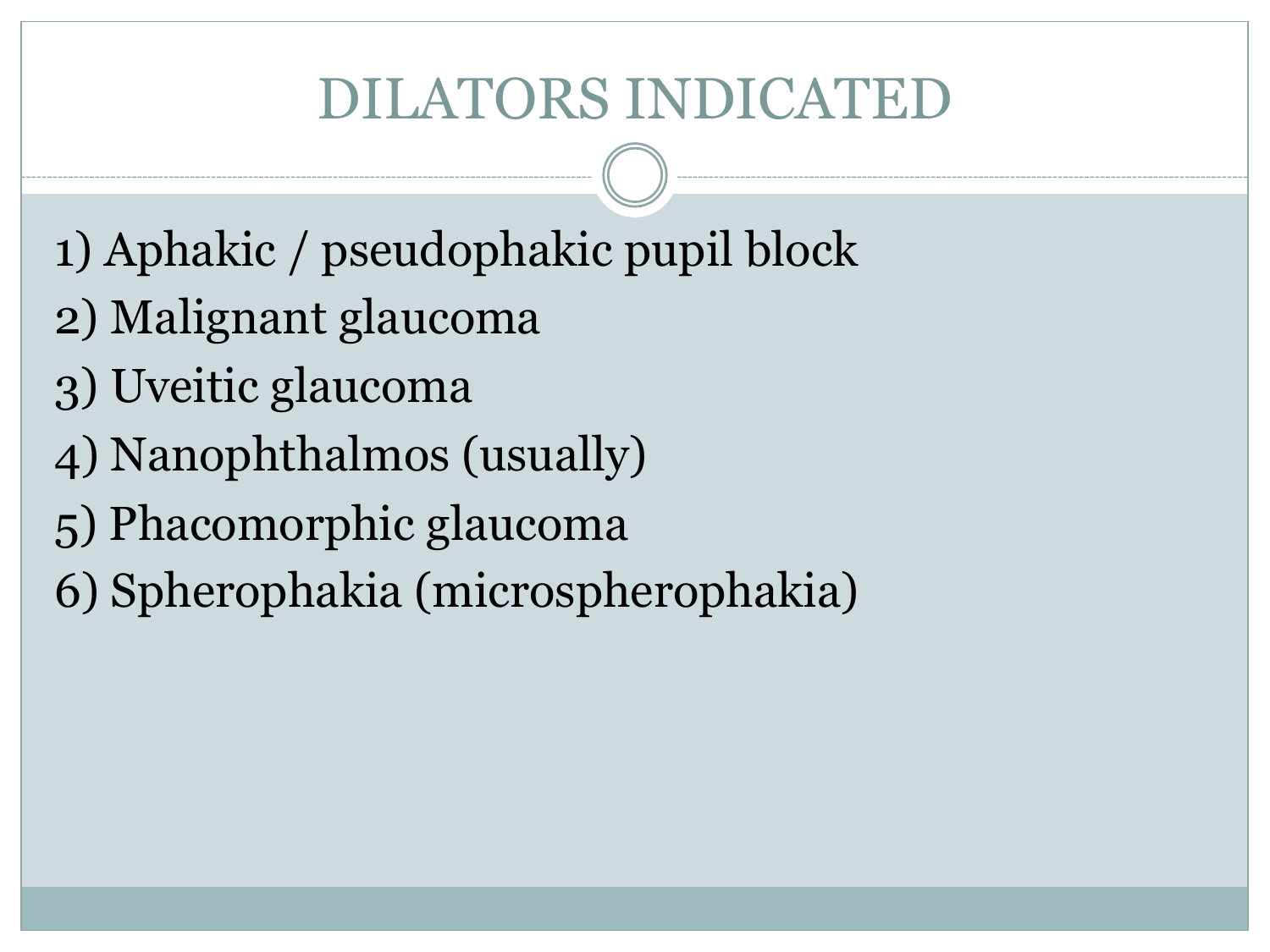# MIOTICS INDICATED

### 1) COAG

- 2) Pigment dispersion (1st drug)
- 3) Pseudoexfoliation
- 4) Acute ACG
- 5) Plateau iris syndrome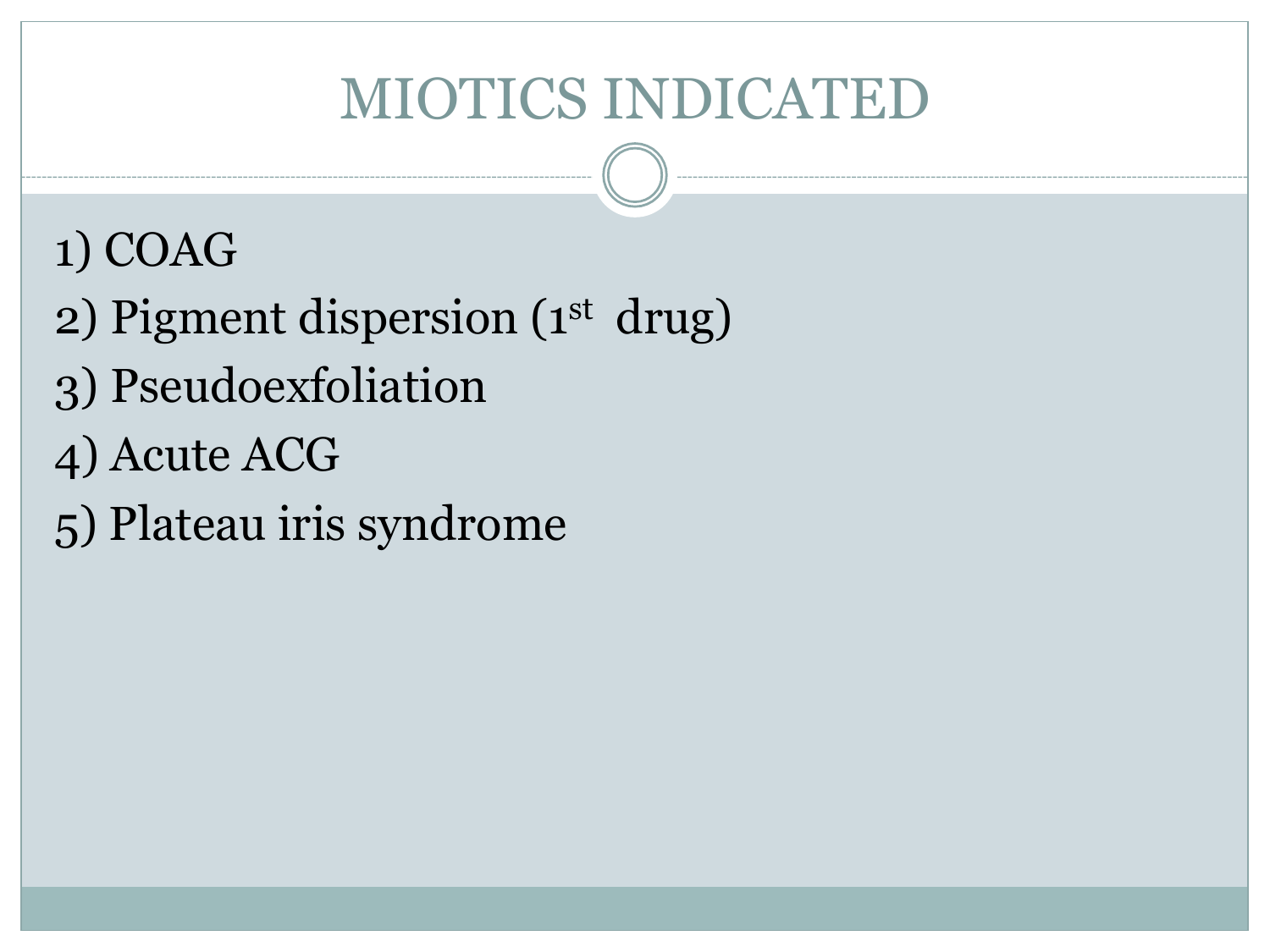# MEDS WHICH DON'T LOWER IOP

1) Ketamine (about the same) 2) Succinylcholine (mild increase)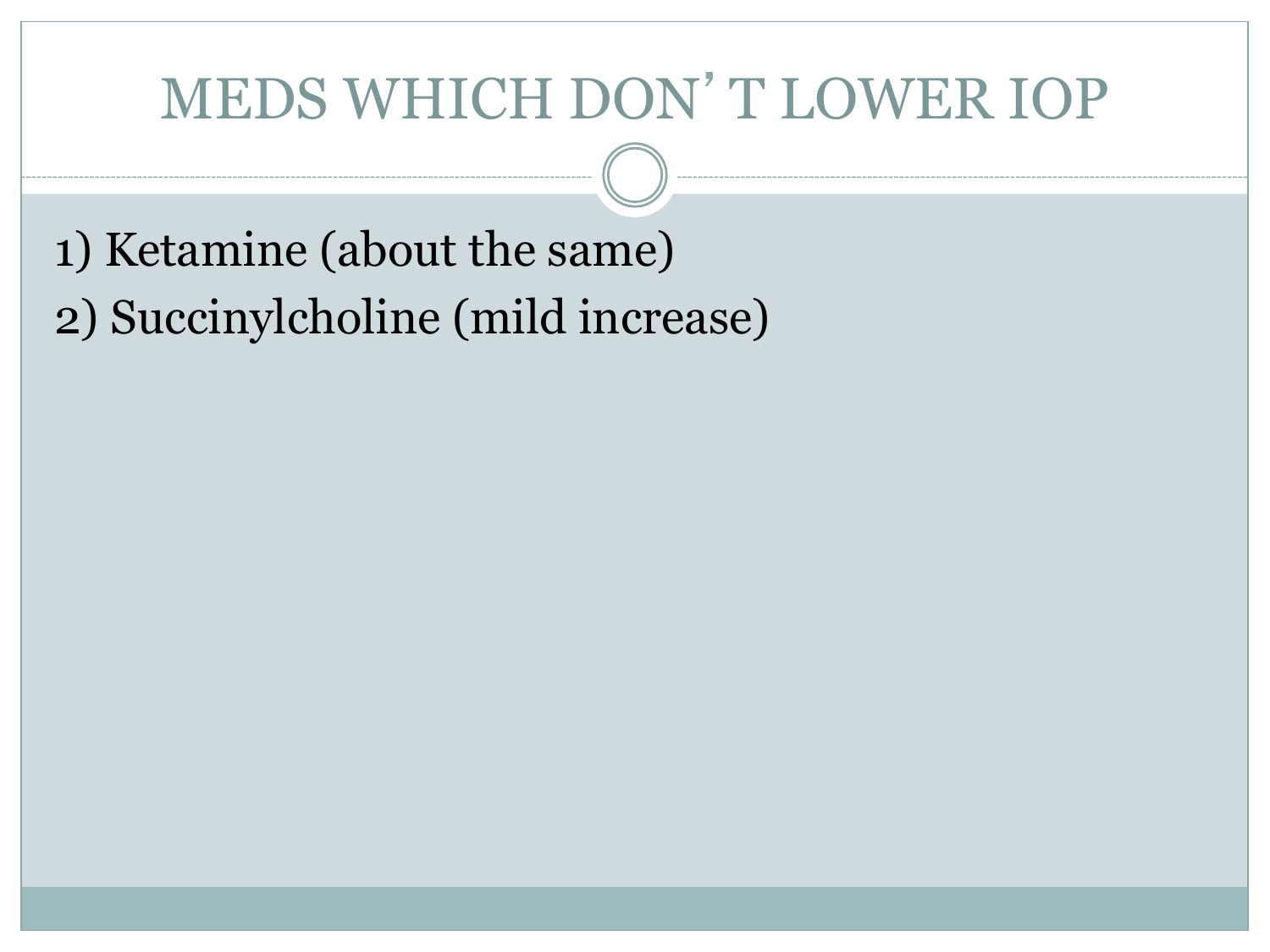### **GLE ANOMALIES IN CONGE** GLAUCOMA

1) Anterior insertion 2) Barkan's membrane 3) No angle recession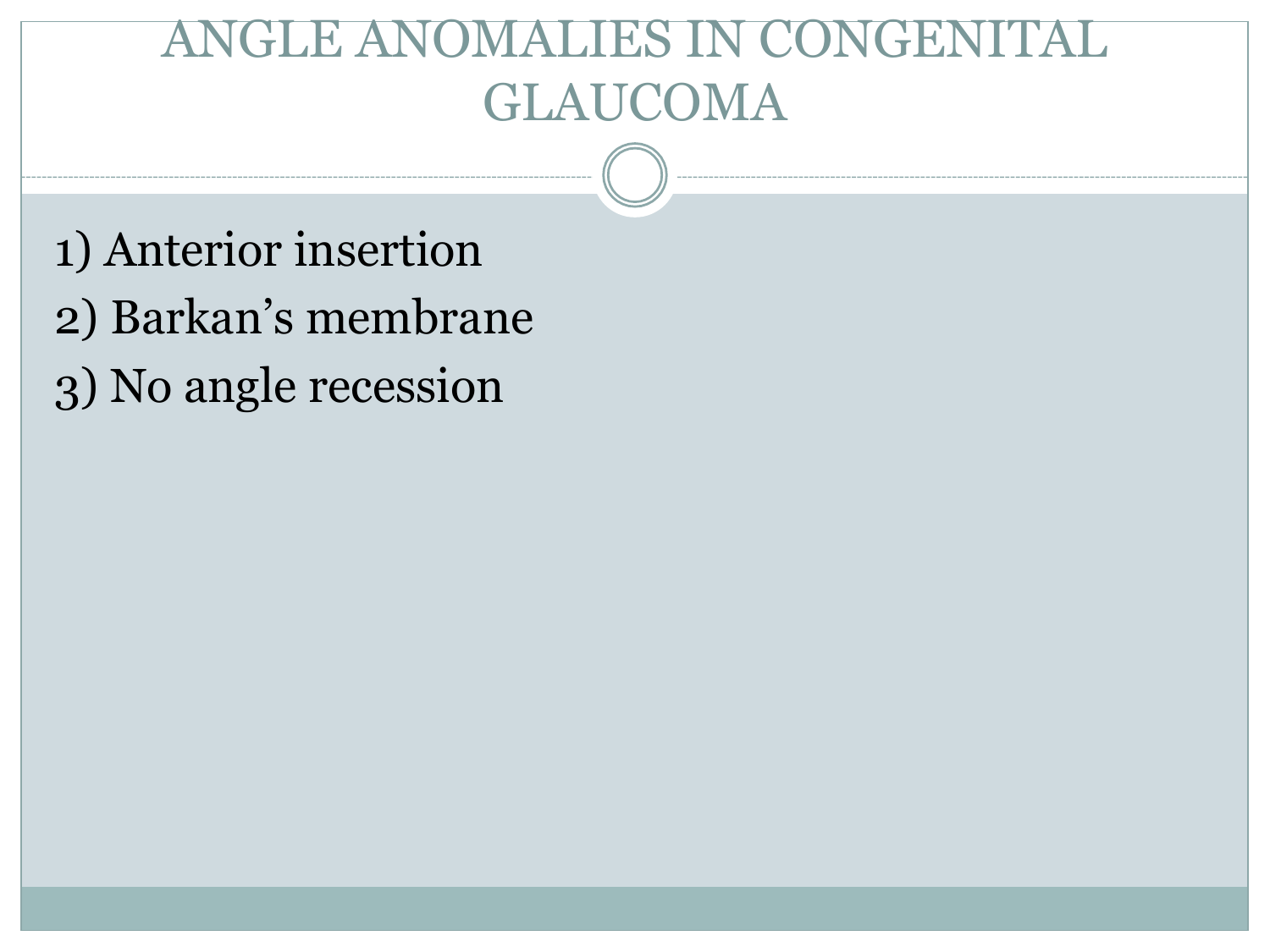# ANGLE GRADING

#### **Van Herick's Angle**

Grade 1)  $< 1/4$  CT Grade  $2$ ) =  $\frac{1}{4}$  CT Grade 3)  $\frac{1}{4} - \frac{1}{2}$  CT Grade  $4$ ) > 1 CT

#### **Scheie's Classification**

Wide open - all structures seen I: Hard to see over iris root; CB seen

II: SS seen

- III: TM seen
- IV: SL seen

#### **Shaffer's Classification**

- A) Wide open (20-45%) B) 10-20 degrees
- $C$  < 10 degrees
- D) Closed

#### **Spaeth Classification**

- 1) Angle of iris (10-40)
- 2) Configuration (q, r, s)
- 3) Insertion (A-E); A=SL; E=CB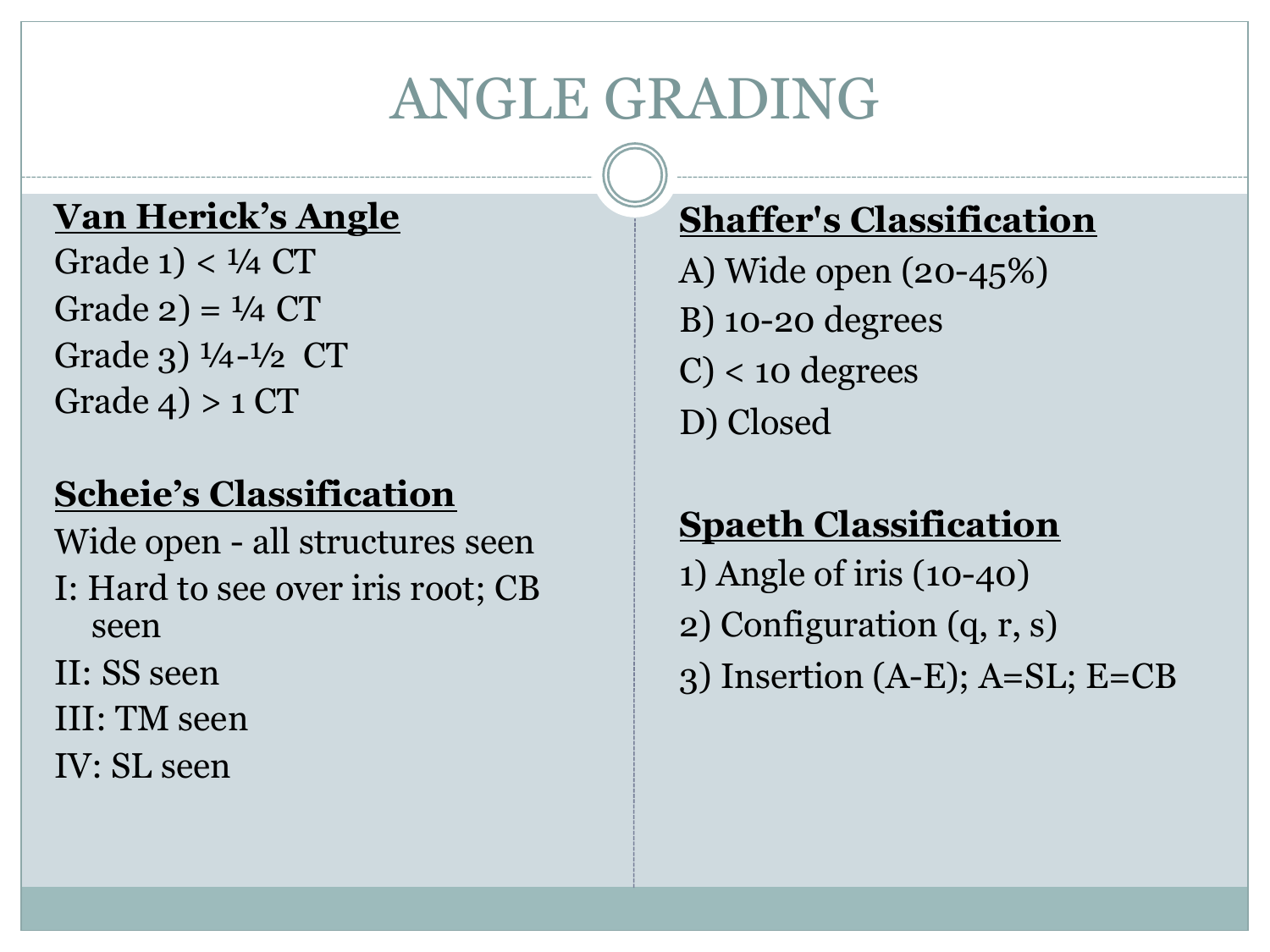### PIGMENT DISPERSION SYNDROME TREATMENT

- 1) Pilo
- 2) Beta blocker
- 3) Alpha agonist
- 4) Xalatan
- 5) ALT
- 6) Trabeculectomy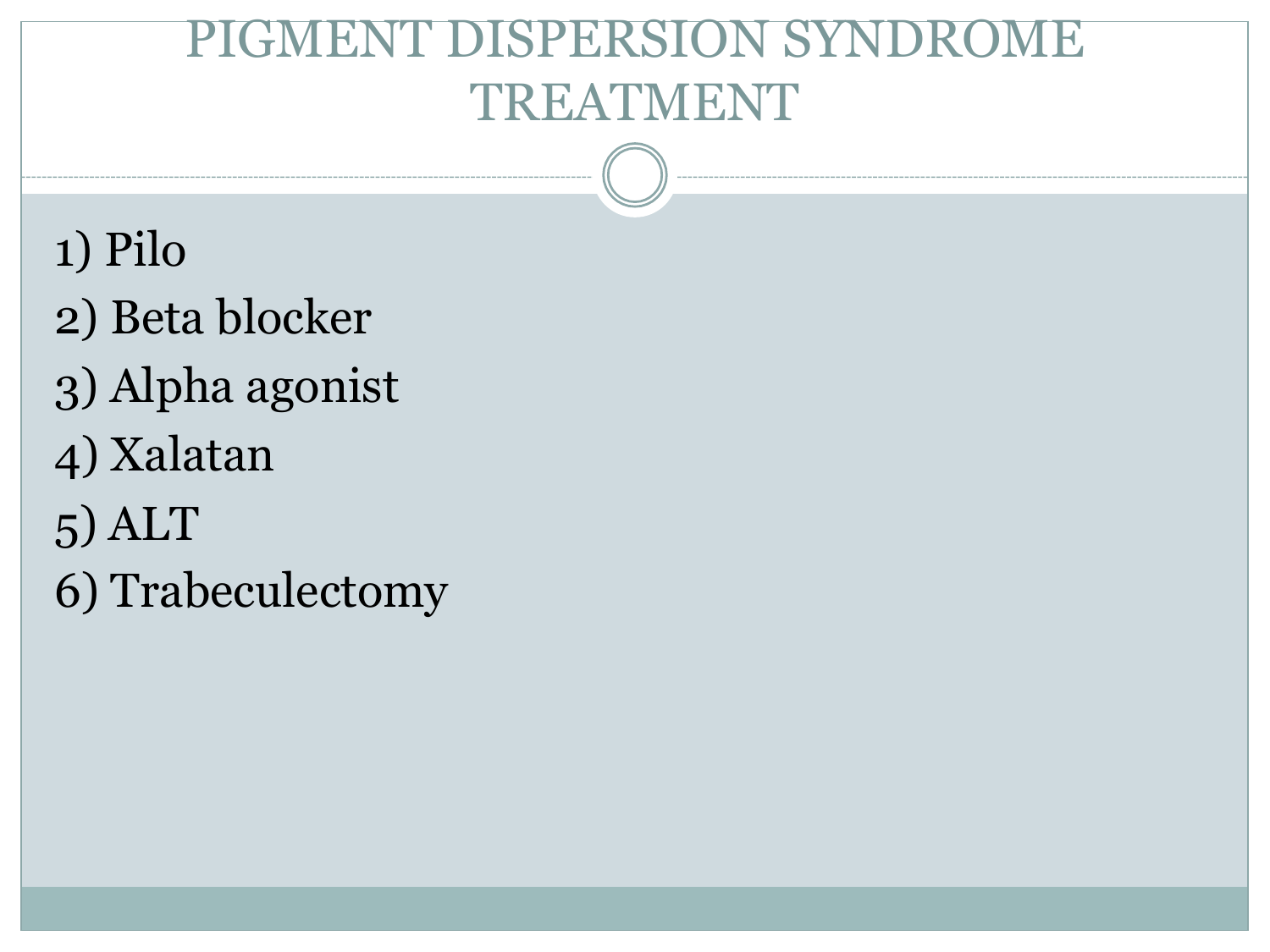# UNILATERAL GLAUCOMA

- 1) PHPV
- 2) ICE
- 3) Fuch's
- 4) Neovascular
- 5) Uveitic
- 6) Glaucomatocyclitic crisis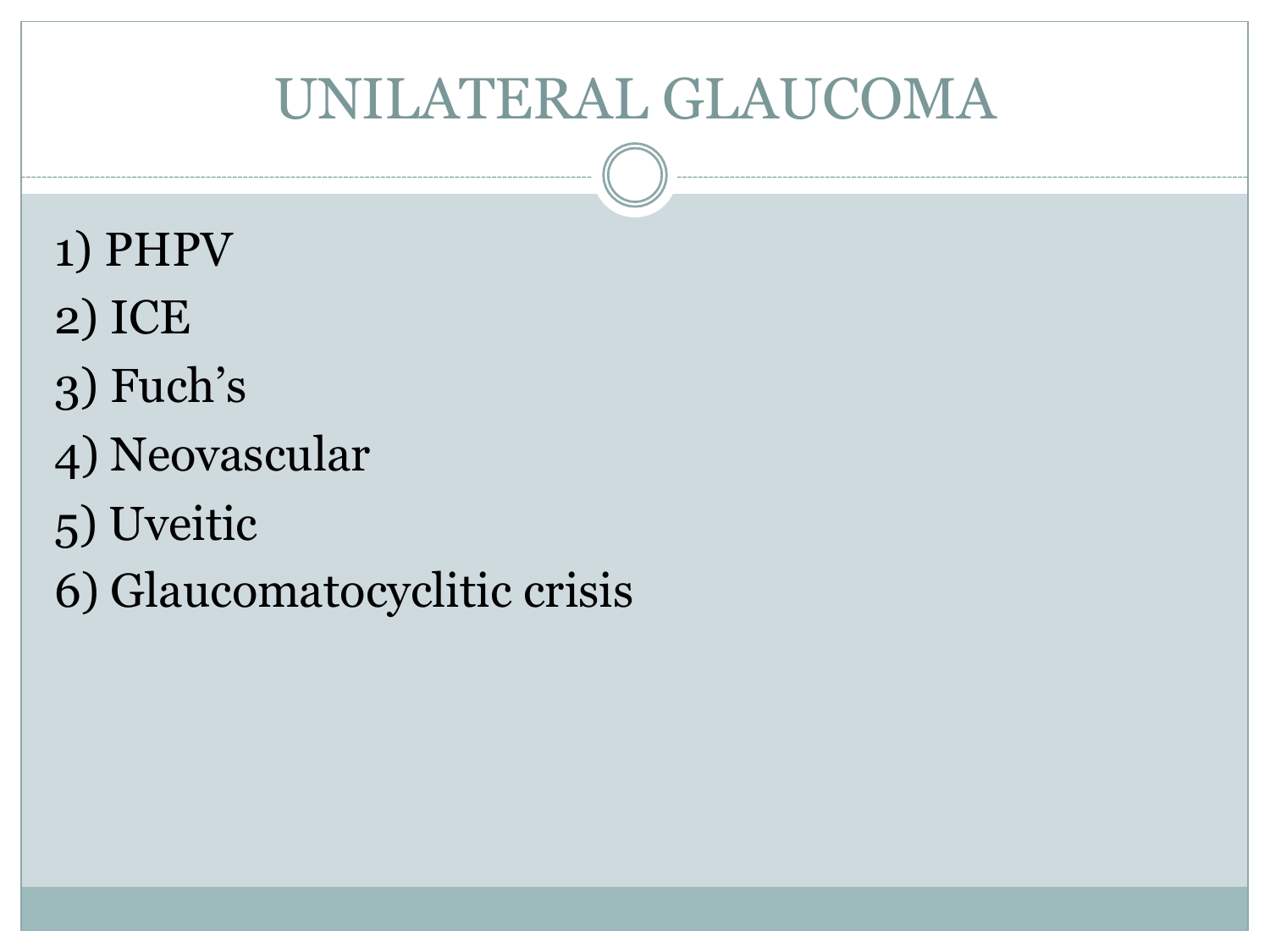# ICE SYNDROME TREATMENT

### 1) Antiglaucoma meds

- may need lower IOP than usual for corneal edema
- 2) Muro-128 for corneal edema
- 3) ALT useless
- 4) Implant (high trab failure rate)
- 5) PKP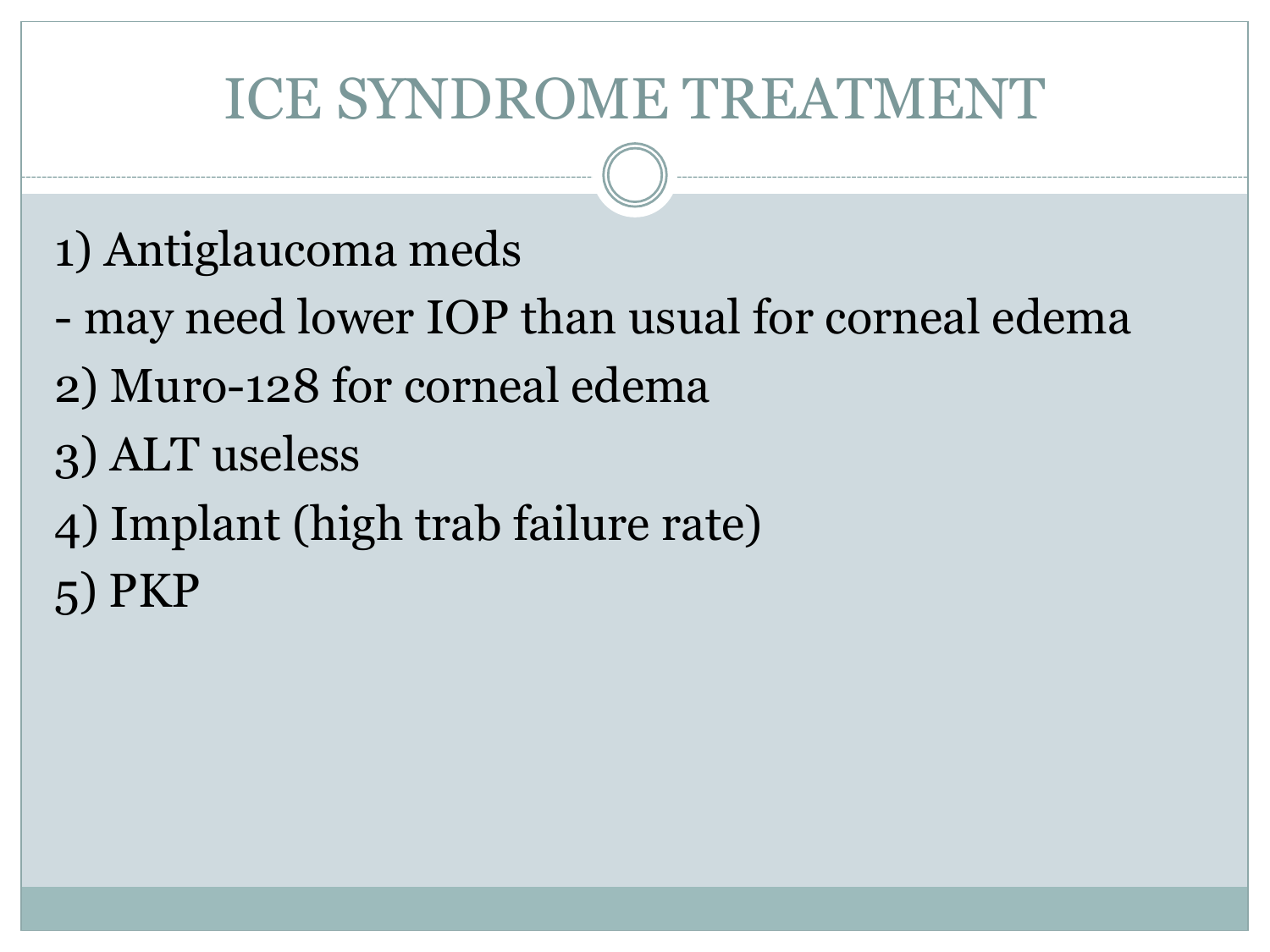# NVG

- 1) DM
- 2) CRVO, BRVO
- 3) BRAO
- $\bullet$  4) RD
- 5) Retinal tumor
- 6) Uveal tumor
- 7) Uveitis
- 8) Ocular ischemic syndrome
- 9) Trauma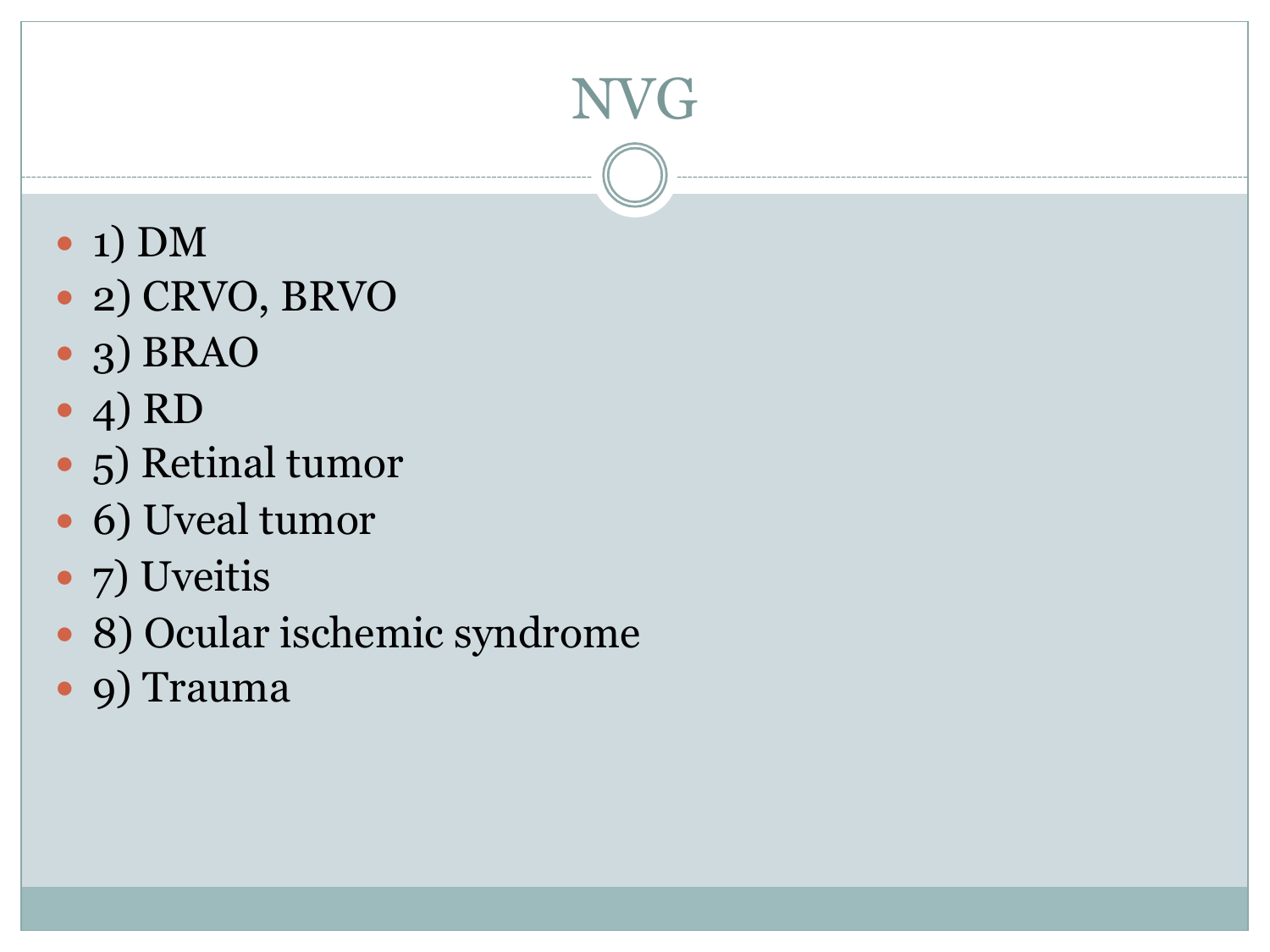# VESSELS IN THE ANGLE

#### A) *Normal*

- 1) Radial iris vessels
- 2) Circumferential c.b. vessels
- 3) Anterior ciliary vessels
- 4) Don't arborize
- 5) Don't cross SS

B) *NV*

- 1) Cross from c.b.  $\rightarrow$  SS  $\rightarrow$  t.m.
- 2) Arborize over t.m.
- 3) "Trunk-like vessels"
- 4) May have accompanying fibrosis

C) *Fuch's*

1) Fine

- 2) Branching
- 3) Unsheathed
- 4) Meandering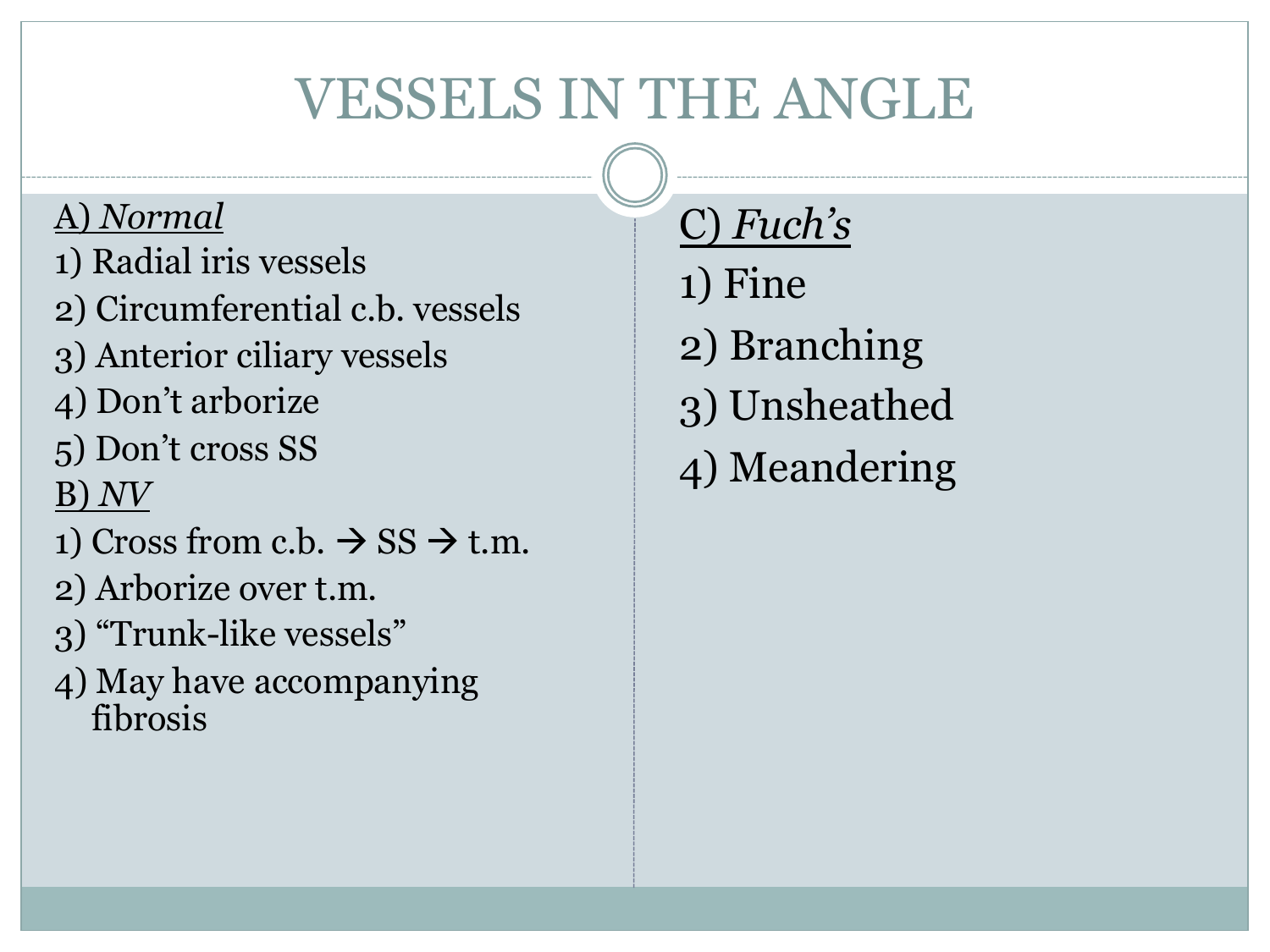# HVF DEFINITIONS 1

- 1) 24-2: 54 points (incl 2 points for blind spot)
- 2) 30-2: 76 points
- 3) FP: buzzes when no stimulus
- $(>33\%$  is significant)
- 4) FN: doesn't buzz when suprathreshols stimulus is presented (9 dB)
- (>33% is significant)
- 5) FL: buzzes when stimulus is in blind spot
- $(> 20\%$  is significant)